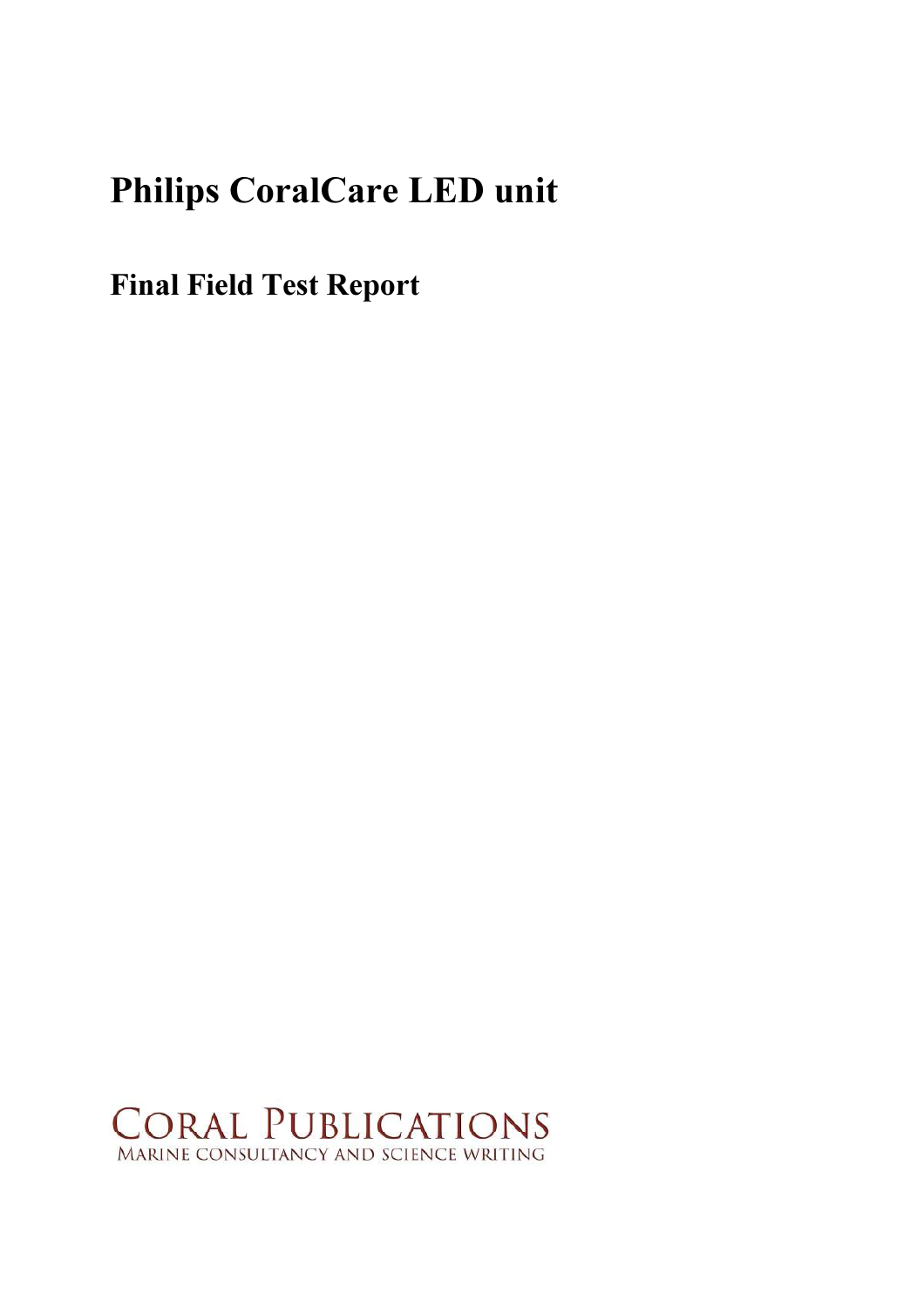Produced by Tim Wijgerde, Ph.D., Coral Publications. Commissioned by Philips Advanced Development Europe, Philips Lighting. Copyright 2016 Coral Publications and Philips.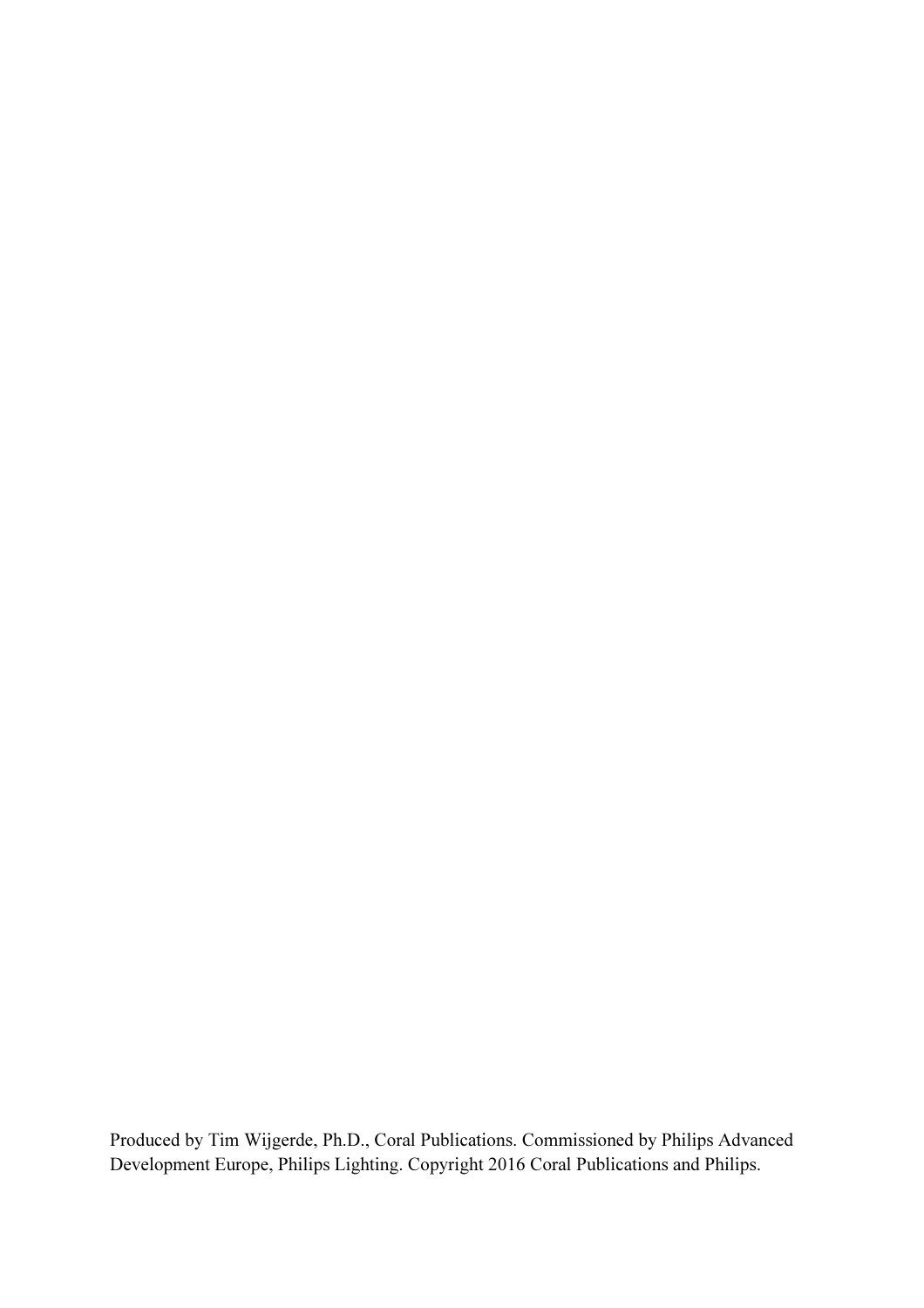# Table of Contents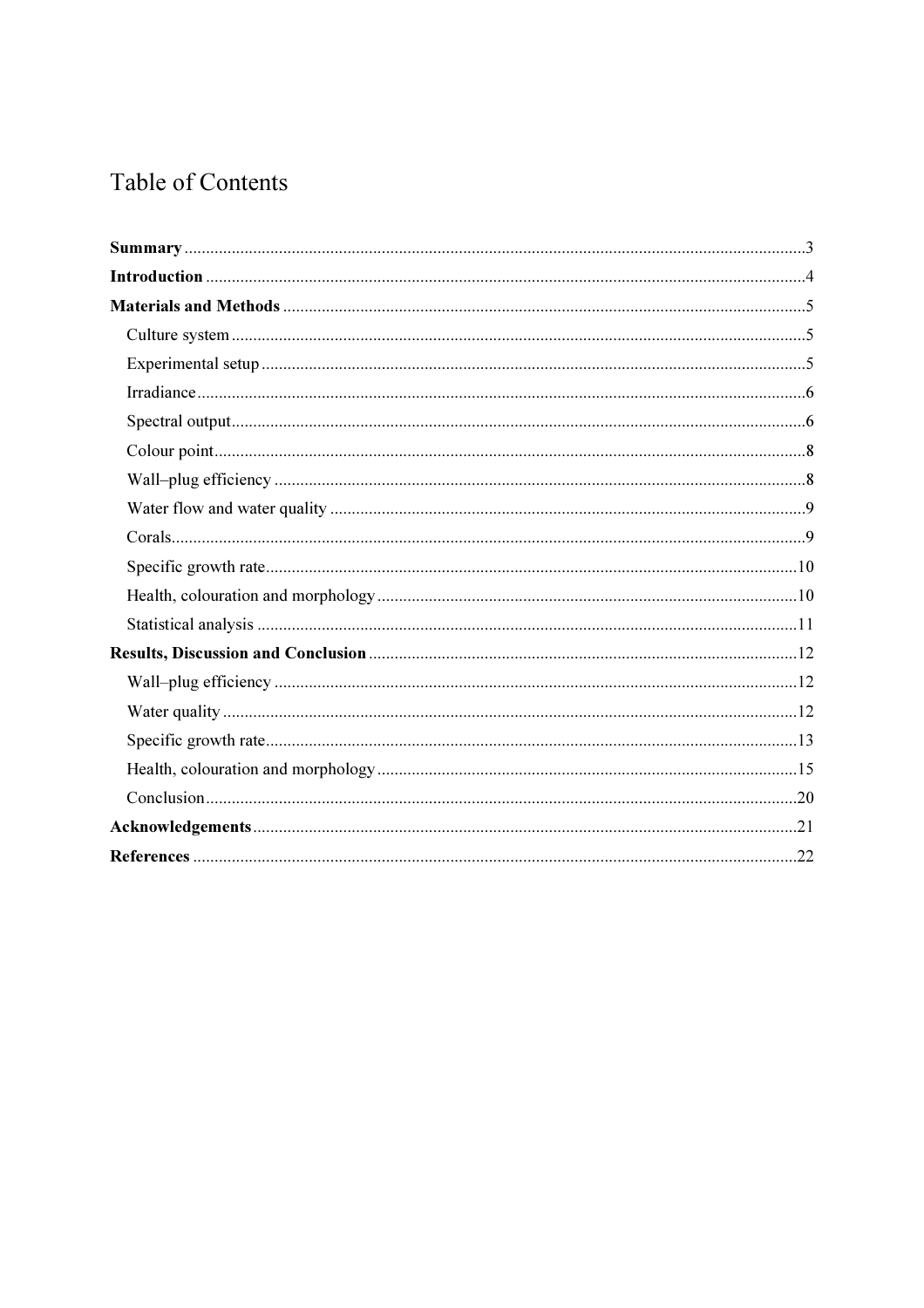#### Summary

This report presents the definitive results obtained during a field test of the CoralCare LED unit developed by Philips Lighting. The goal of the field test was to evaluate the performance of the CoralCare unit as a light source for marine aquaria, in particular corals. Two 190W CoralCare units were placed above a 490L aquarium (dimensions 200 x 70 x 35 cm), as well as two T5 reference luminaires (ATI Sunpower, 6x54W dimmable each). The aquarium was divided into two sections using a PVC separator, to prevent cross–over effects of each light source. Quantum irradiance (photosynthetically active radiation,  $\sim$ 400–700 nm) was set to  $\sim$ 560 µmol photons m<sup>-2</sup> s<sup>-1</sup>. Water flow was created by placing one flow pump (Maxspect Gyre 150) in each section, operating at 20% power at constant forward flow, resulting in a water flow rate of  $10-15$  cm s<sup>-1</sup> around the corals. In each section, four scleractinian coral species (N=5 fragments per species per light source) were cultured; a pink morph of Stylophora pistillata, a purple and blue Acropora sp., and a green Acropora cf. muricata (Ntotal=40) fragments). The performance of both light sources was evaluated by measuring the specific growth rate of each coral species, as well as by subjective photographic analysis of their morphology and colour for a six–month period. No significant growth differences between T5 and CoralCare LED were found for any of the species, although growth differences between species were detected, irrespective of light source. Subjective evaluation of photographs suggests that coral health and morphology are similar between light sources after 188 days of culture, with slightly enhanced coral colouration under CoralCare LED. In conclusion, the CoralCare unit developed by Philips Lighting is the first LED–based product with proven similar results as T5 lighting, the current market standard. In addition, the CoralCare LED constitutes a significant step forward in terms of improved energetic efficiency.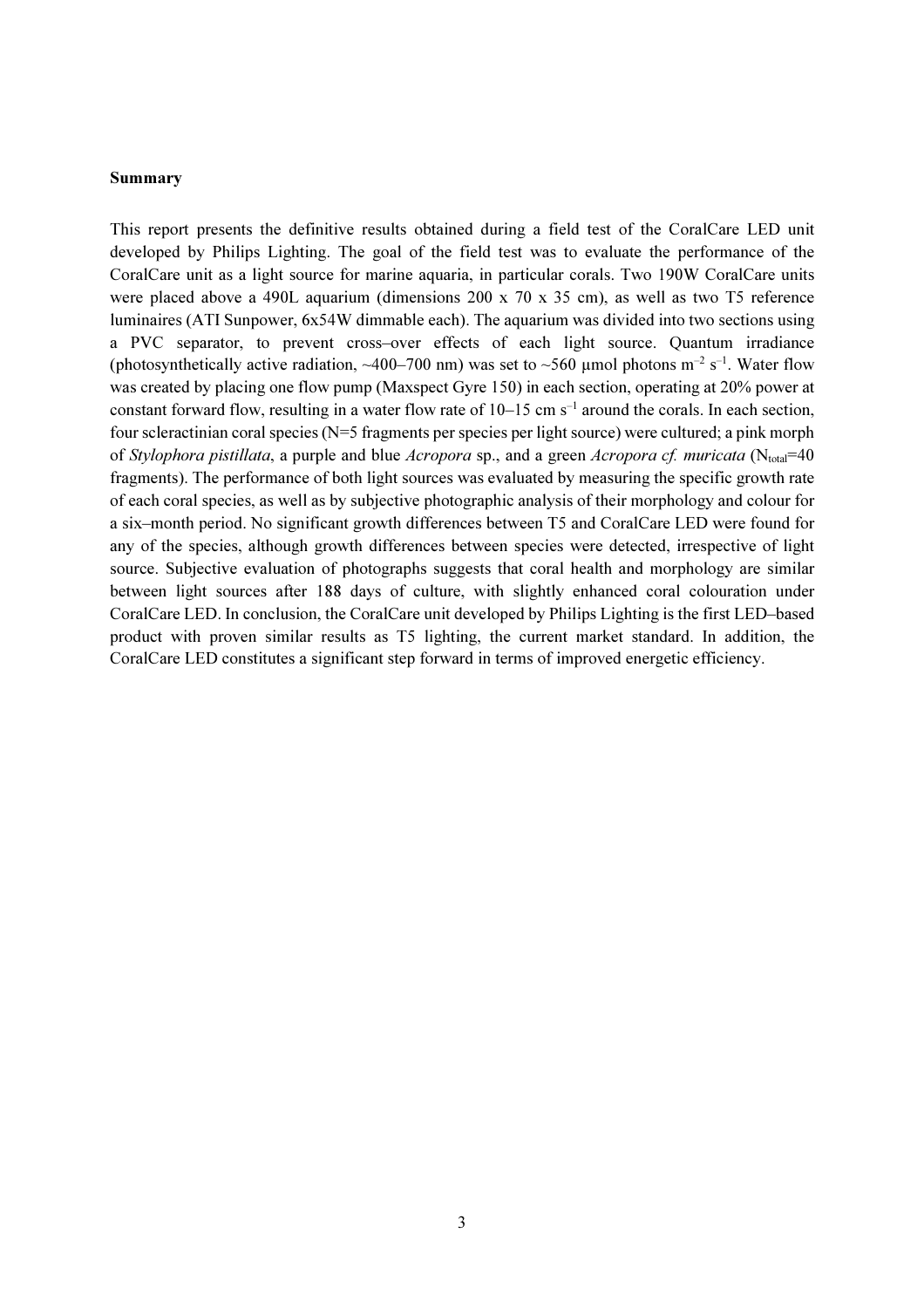#### Introduction

This report presents the definitive results obtained during a field test of a new LED unit developed by Philips, entitled CoralCare. The aim of the field test was to determine the performance of the new LED unit as a light source for marine aquaria, in particular scleractinian (stony) corals.

Proper lighting is one of the key aspects when maintaining a marine aquarium with corals and reef fishes. First, light is essential to the growth of reef–building corals. These corals are host to symbiotic dinoflagellates known as zooxanthellae, which use light energy for photosynthesis, a biochemical process in which carbon dioxide  $(CO_2)$  and bicarbonate  $(HCO_3^-)$  are converted to organic compounds such as glycerol, carbohydrates, fatty acids and amino acids. These compounds are in part translocated to the tissues of the host coral, which uses these for growth and metabolism (Muscatine et al. 1981; Muscatine 1990; Furla et al. 2005). In addition, light is important to create a photoperiod in the aquarium, i.e. a day/night simulation. This stimulates the natural behaviour of fishes and other aquarium life.

When regarding light for aquaria, three factors are important; light intensity (irradiance), spectral distribution and light distribution. For corals specifically, sufficient light intensity is required to stimulate photosynthesis and growth, and in particular colouration (Muscatine et al. 1981; Muscatine 1990; D'Angelo et al. 2008). For corals of the genus Acropora, for example, an irradiance of at least 700 µmol photons  $m^{-2}$  s<sup>-1</sup> as photosynthetically active radiation (PAR,  $\sim$ 400–700 nm) is required to fully saturate host pigmentation (D'Angelo et al. 2008). In terms of spectrum, sufficient blue radiation is required to evoke healthy zooxanthellae and coral growth, and chlorophyll synthesis (Kinzie et al. 1984, 1987; Wang et al. 2008; Wijgerde et al. 2014). In addition, to properly visualise the colours of all aquarium life, all wavelengths must be present in a given spectrum. This means that the "ideal" light spectrum for the average marine aquarium is continuous, with a blue peak to create a natural effect. This is comparable to a seawater depth of approximately 10 meters, where all colours are still found, but with decreased presence of red and orange. This is due to the fact that seawater selectively attenuates sunlight, with light of longer wavelengths being filtered more effectively (Mass et al. 2010). The CoralCare LED unit provides such a spectrum with high colour rendering, well–suited for marine life. Next to high colour rendering, marine aquarists seek a homogeneous light source, which is beneficial to the aquarium's inhabitants as well as aesthetically pleasing. A subset of aquarists also seeks a dynamic shimmer effect, which mimics a sunny day on a coral reef. In this respect, Philips has found an optimum between homogeneity and natural shimmer by designing special patented optics.

To determine the suitability of the new CoralCare LED unit, subjective field tests were performed at various locations, with the assistance of several aquarium hobbyists. In addition, a more scientific field test was conducted, for which the following research question was formulated:

# What is the performance of the CoralCare LED unit, in terms of stimulating coral growth, colouration and morphology, compared to traditional T5 technology?

To address this question, coral growth was measured by weighing corals cultured under T5 reference luminaires and Philips CoralCare LED units. In addition, corals were photographed to document their health, colouration and morphology.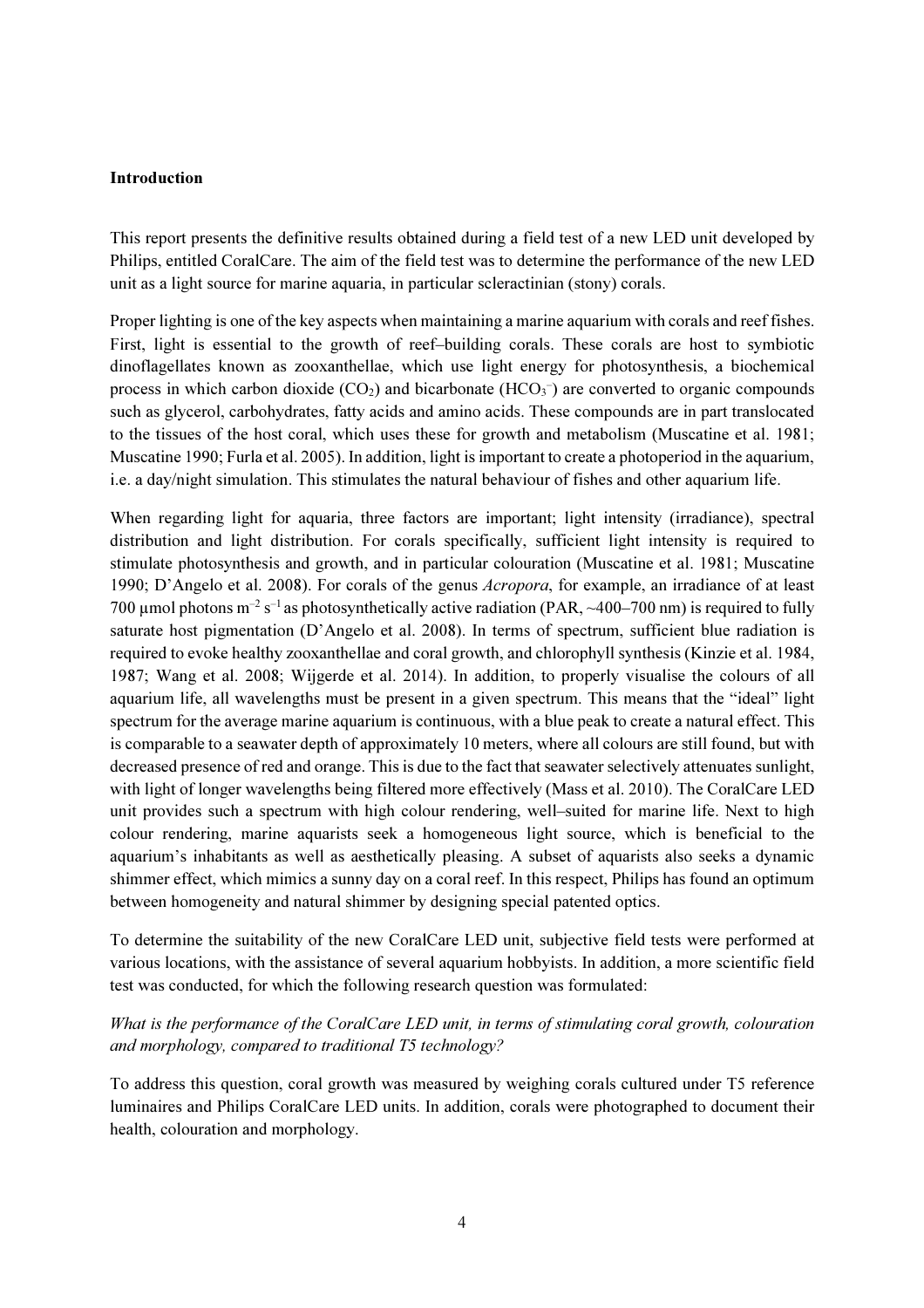# Materials and Methods

#### Culture system

The experiment was performed at a private residence, where a complete Berlin system was in operation. This system consisted of a main display aquarium, with dimensions 300 x 100 x 85 cm (length x width x height), a filtration sump (dimensions 120 x 60 x 60 cm) and an aquarium for maintaining coral fragments (dimensions  $230 \times 70 \times 30$  cm). The total system volume was 3,465 liters. The main filtration unit was foam fractionator (Bubble King 400 internal with ozonator, Royal Exclusiv, Köln, Germany). A DIY calcium reactor was used to maintain stable calcium, magnesium and alkalinity/KH levels. Trace element additions were done regularly to maintain natural trace element levels. A return pump (ATK– MP1206, 12 m<sup>3</sup> hour<sup>-1</sup>, Aqualight GmbH, Bramsche/Lappenstuhl, Germany) constantly exchanged water between the three basins. The coral experiment was conducted in the refugium (see below).

#### Experimental setup

Two 190W CoralCare units were placed above the refugium (see above), in addition to two T5 reference luminaires (ATI Sunpower, 6x54W dimmable each, with a total of twelve Aquablue Spezial 12,000 Kelvin bulbs). The aquarium was divided into two sections using a PVC separator panel, to prevent cross–over effects of each light source (Figure 1). Spacings on both sides of the PVC panel allowed water to flow freely between both compartments. A small circulation pump (Nanostream 6020, Tunze, Penzberg, Germany) was added to promote water exchange between the compartments.



Figure 1: Overview of the experimental setup.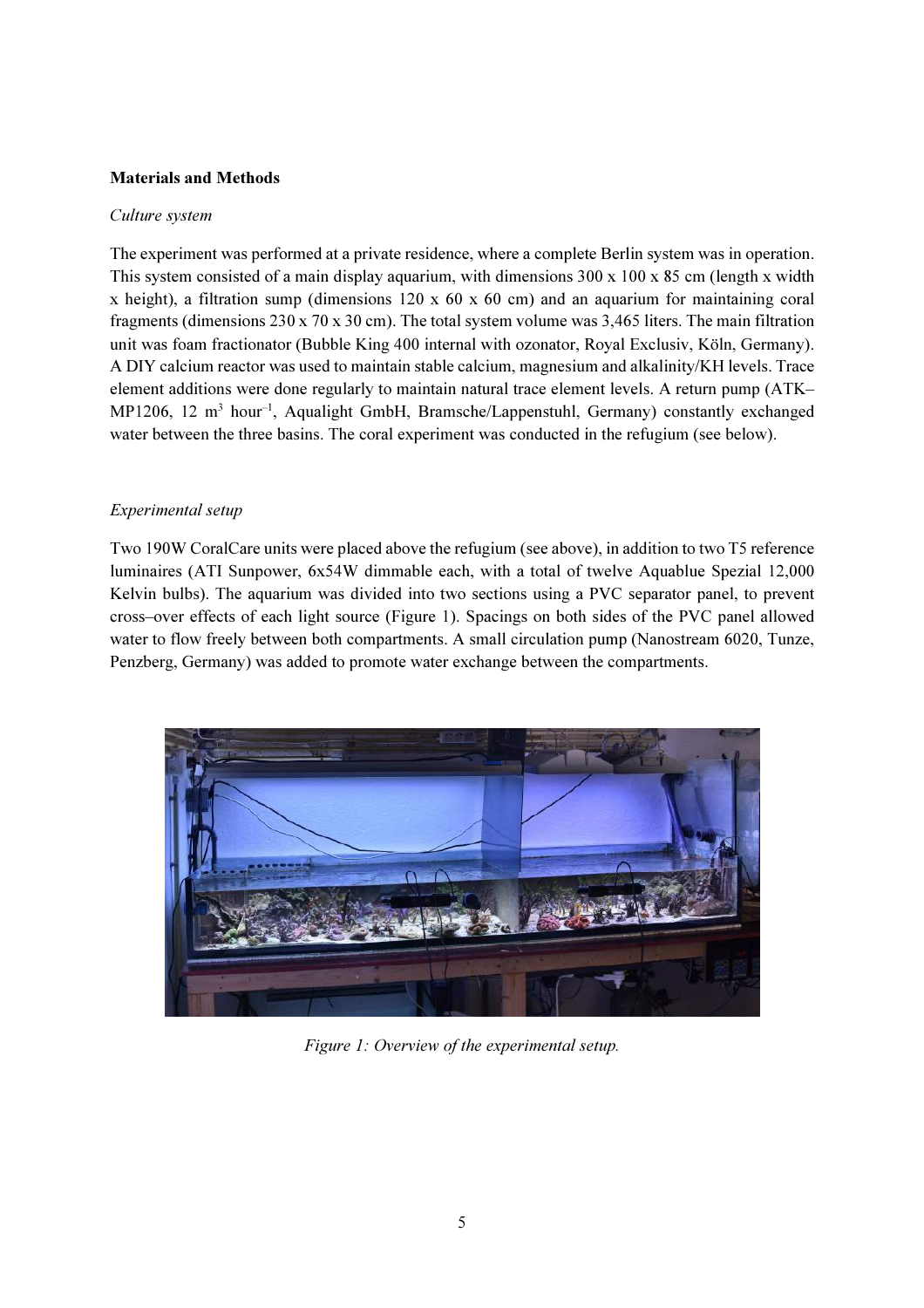#### Irradiance

Irradiance was measured at 5 cm space intervals at the water depth of the corals using a LI–COR LI– 192SA quantum underwater sensor with computer (LI–COR, Lincoln, USA), which measures photosynthetically active radiation (PAR,  $\sim$ 400–700 nm). For both setups, PAR was set to  $\sim$ 560 µmol photons  $m^{-2} s^{-1}$  (Figure 2). Only the areas in which the corals were placed were measured for PAR levels and plotted.



Figure 2: PAR landscape of the T5 luminaires (left) and the CoralCare LED units (right) as seen from the front of the experimental setup. Mean PAR values of the T5 luminaires and CoralCare LED units were 561 $\pm$ 42 S.D. and 565 $\pm$ 29 S.D. µmol m<sup>-2</sup> s<sup>-1</sup>, respectively. Only the areas in which the corals were placed are plotted. Note that corals within both treatments were rotated weekly to cancel out local PAR variations.

#### Spectral output

The spectral data of both light sources were determined by individually placing both fixtures in an optical measurement sphere at the Philips laboratory (Figure 3). The Aquablue spezial bulbs emitted full spectrum light (Figure 4) with four large peaks in the violet (405 and 436 nm), green (546 nm) and orange (611 nm) spectral regions. The CoralCare LED, when set at a similar colour point as the T5 fixture, emitted a broad violet/blue peak (425–460 nm) and a smooth curve up to the red spectral region (700 nm).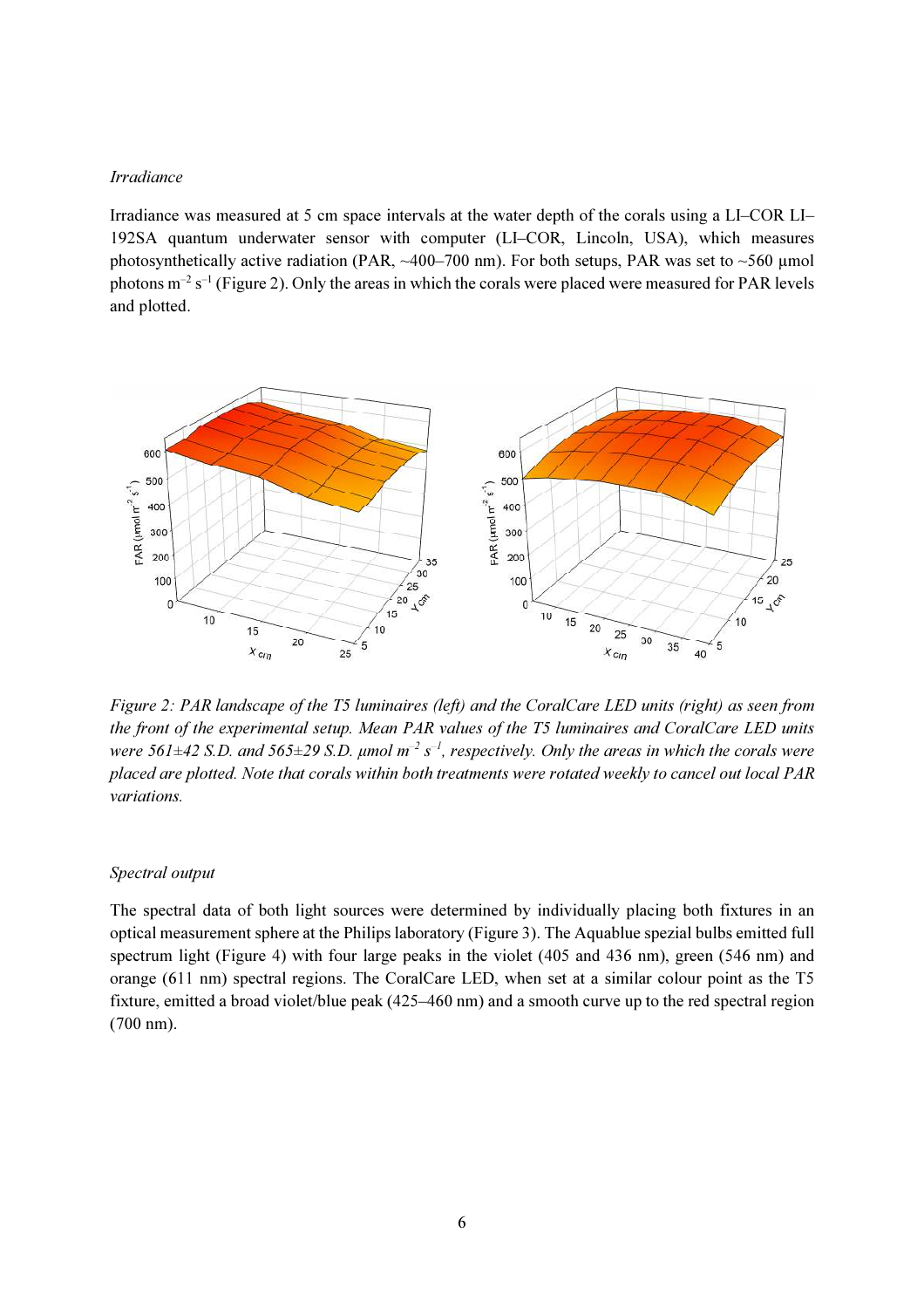

Figure 3: The optical measurement sphere at Philips, used to determine the wall–plug efficiency of both light sources. Only the CoralCare LED unit is shown here. During measurements, the sphere is completely closed to measure all light emitted by the source.



Figure 4: Spectral data of the T5 and CoralCare LED fixtures used in this study. Note that the CoralCare LED has a variable spectral output and colour point. For this study, the colour points of both light sources were set as similarly as possible.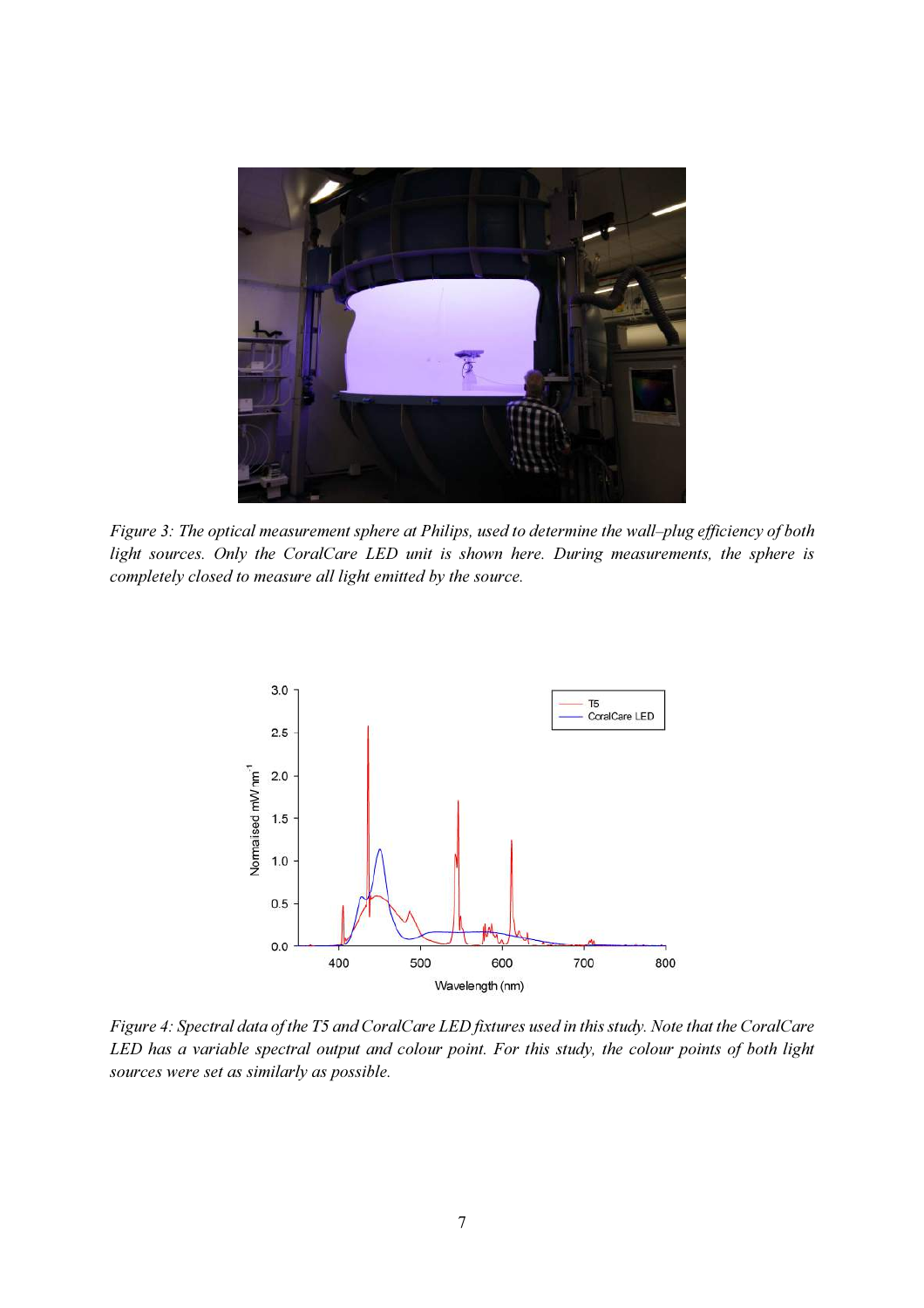#### Colour point

The colour point of light is standardised in a CIE 1931 colour space with a normalised  $x-y$  coordinate system, which translates the contribution of all spectral wavelengths in a unified coordinate on a colour diagram. With such a diagram, a given colour, but also the difference between colours can be described.

When six Aquablue Spezial 12,000K bulbs are mounted, as in this experiment, the conventional T5 luminaire operates with a colour point of  $x=0.238$ ,  $y=0.202$  (Figure 5). This configuration was chosen to match previous coral experiments (Wijgerde et al. 2014; Hylkema et al. 2015), allowing for better comparison. The CoralCare unit is able to produce a range of colour points between  $x=0.151$ ,  $y=0.021$ (CoralCare #1) and  $x=0.317$ ,  $y=0.337$  (CoralCare #2, Figure 5). To allow for a fair comparison between the two light technologies, the colour point of the Philips CoralCare unit was matched to the T5 luminaire as closely as possible. This was done by setting channel 1 to 60%, and channel 2 to 100%, which is perceived as a rather "warm" colour point by marine aquarists.



Figure 5: CIE 1931 x–y chromaticity space of both light sources, with T5 represented by a purple diamond, and the CoralCare LED by red diamonds. The red diamond in the middle of the black line, close to the purple T5 diamond, represents the LED colour point used in this experiment.

#### Wall–plug efficiency

Wall–plug efficiency (or radiant efficiency) is a key aspect of a light source, which is defined as the amount of light (optical power or radiant flux) generated from the ingoing electrical power. For instance, an incandescent light bulb converts only 2.1% of its input power to optical power, whereas the remaining energy is converted to heat. With an optical measurement sphere at the Philips laboratory, all key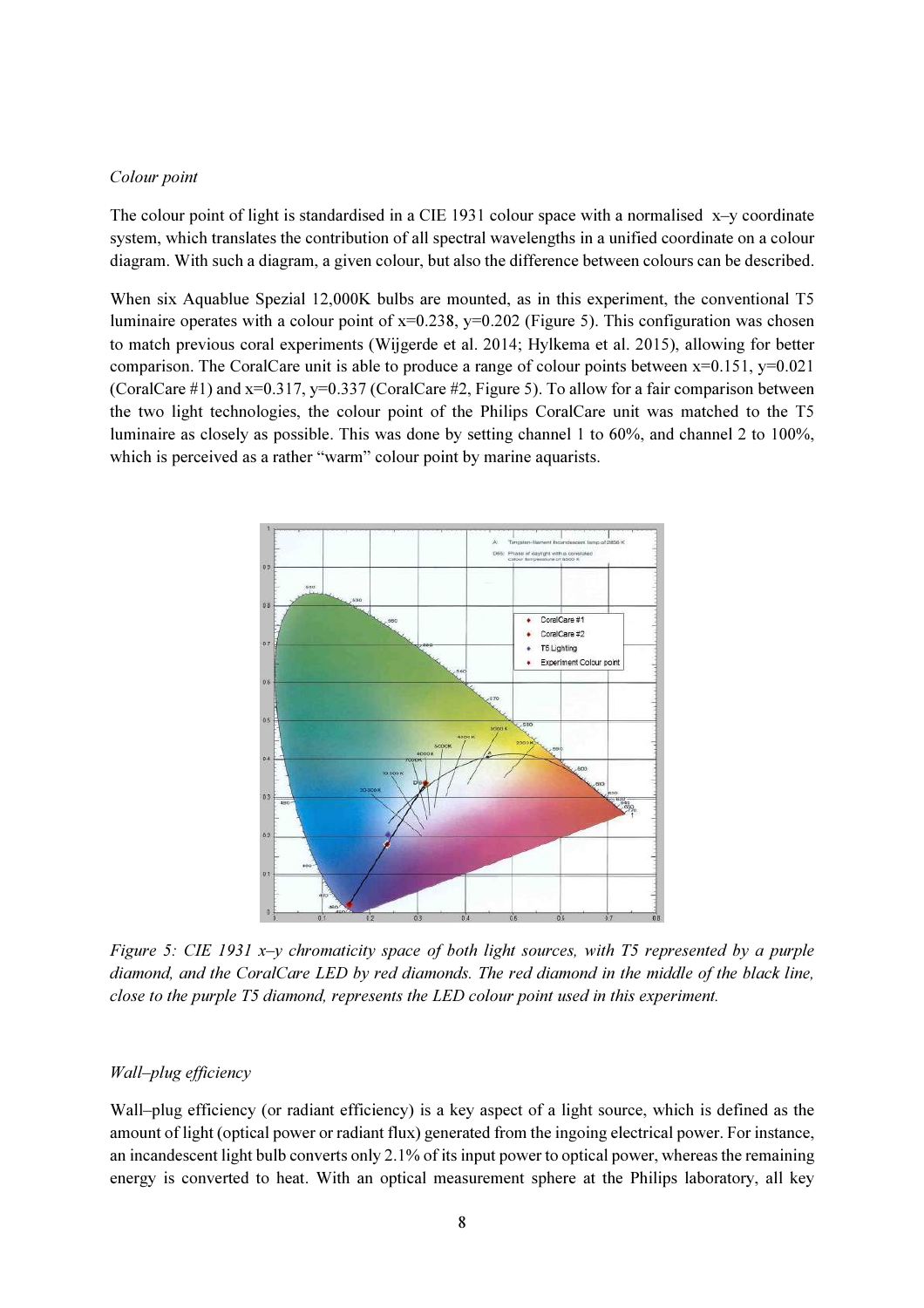parameters were measured to calculate wall–plug efficiencies of the T5 luminaires and the CoralCare LED units.

Please note that the T5 and CoralCare LED units above the coral setup were dimmed to create an equal irradiance between both light sources, within two defined regions where the coral samples were placed. In addition, T5 and CoralCare LED emit light in a different pattern and area. Thus, the total available power above the setup (648W for T5 and 380W for CoralCare LED), even when taking the dimming factor into account, cannot be used to calculate wall–plug efficiency. This is only possible using the optical measurement sphere shown in figure 3, which measures the total amount of light emitted by the fixtures, at all wavelengths and directions.

#### Water flow and water quality

Water flow was created by placing one flow pump (Maxspect Gyre 150, 60W) in each section, operating at 20% power at constant forward flow. Water flow was measured with a current velocity meter (Model 2100, Swoffer Instruments, Seattle, USA) and recorded at 10–15 cm s–1 around the corals.

Water quality was measured weekly using home test kits (Salifert BV, Duiven, The Netherlands). In addition, a broad elemental analysis using ICP–OES was performed once at a commercial lab. Temperature was maintained at 24 $^{\circ}$ C, salinity at 35 g L<sup>-1</sup> (ppt) and pH at  $\sim$ 8.

#### Corals

In each section, four scleractinian coral species ( $N=5$  fragments per species for each light source,  $N=40$ fragments in total) were cultured; a pink morph of Stylophora pistillata (Esper 1797), a purple and blue Acropora sp. (Oken 1815), and a green Acropora cf. muricata (Linnaeus 1758, obsolete synonym A. formosa Dana 1846). The blue Acropora sp. was added to the experiment 24 days after the initial experiment had started, to gain more insight into the response of light–demanding Acropora spp. All fragments within a given species originated from the same parent colony, i.e. they were genetically identical to rule out intraspecific variation. All corals were glued onto 5x5 cm Trespa tiles using two– component epoxy resin (Tunze Aquarientechnik GmbH, Penzberg, Germany). Each tile was labelled with a unique number. After fragmentation, coral samples were randomly assigned to either the T5 or LED treatment, to prevent a possible selection bias for either treatment. Under each light source, all corals were rotated weekly within their group to cancel out potential local variations in irradiance, spectrum and water flow rate. This was done by shifting the corals in each column towards the back of the aquarium one step at a time. First, the displaced coral in the back of the column was transferred to the front of the column on the right. This column was again shifted towards the back, after which a newly displaced coral was transferred to the front of another column on the right. Finally, the last coral to be displaced was returned to the front of the first column. This method ensured that each coral changed position every week.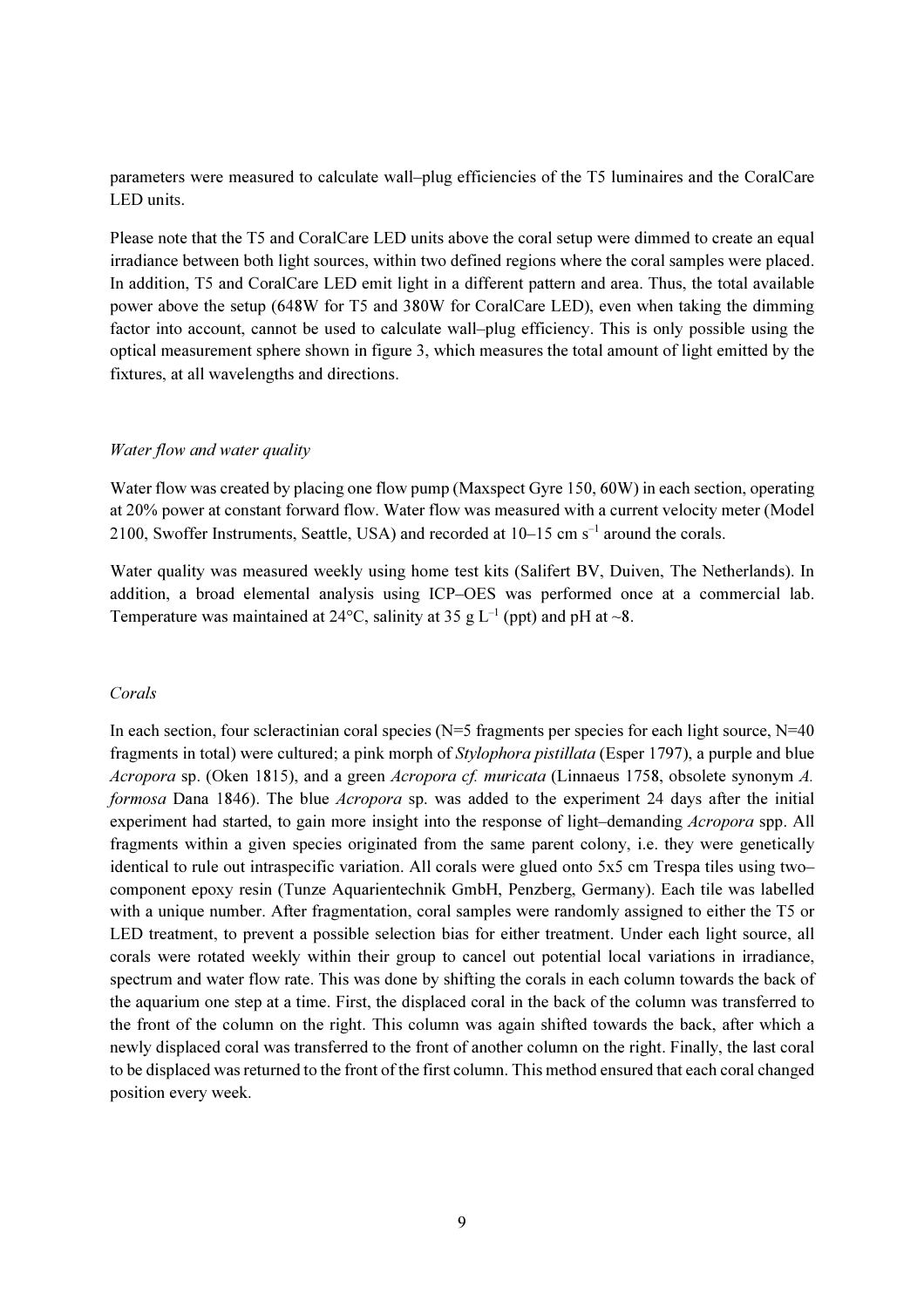

Figure 6: In both sections of the setup, corals were placed randomly and rotated weekly within their group to cancel out local variations in irradiance, spectrum and water flow rate. Left: T5, right: CoralCare LED. Shown are the four species at the end of the experiment.

# Specific growth rate

Corals were weighed at the start of the experiment, and subsequently once a month, over a period of six months using a laboratory scale (U 4600p, Sartorius, Goettingen, Germany). Each coral fragment was weighed before and after being glued onto its Trespa tile, to determine the combined weight of the tile and glue. For each weighing point, the corals were removed individually from the aquarium, tiles were carefully cleaned with a small brush and dried with a cloth, and total weights were obtained. To calculate net coral weights, the combined weight of each coral's tile and glue was subtracted from the total weight. In addition, the effect of water uptake by Trespa tiles on their weights was determined. To this end, Trespa tiles of representative dimensions  $(N=5)$  were incubated in seawater for 3.5 weeks, which resulted in an average mass increase of 1.09±0.12 grams. All growth data were subsequently corrected for this artifact. To calculate specific growth rates (SGR) for each individual, a first order kinetics exponential growth model was used (Wijgerde et al. 2012):

# $SGR$  (day<sup>-1</sup>) = ln ( $W_T$  /  $W_{T-1}$ ) /  $\Delta t$

where  $W_T$  is the net weight of a given coral expressed in grams (g) at the end of an interval,  $W_{T-1}$  is the net weight of a coral in grams (g) at the start of an interval, and  $\Delta t$  is the growth interval in days. SGR is expressed in gram coral gram coral−1 day−1, which can be simplified as day−1. When SGR is multiplied by 100, the daily percent growth in coral biomass is obtained. As branching corals bifurcate continuously, they increase their growing surface area over time. Thus, the amount of biomass they produce every day increases with time. In other words, branching corals do not grow linearly, but exponentially (Leal et al. 2014). For this reason, the natural logarithm  $ln$  is used in the formula, which takes this exponential growth of branching corals into account.

Health, colouration and morphology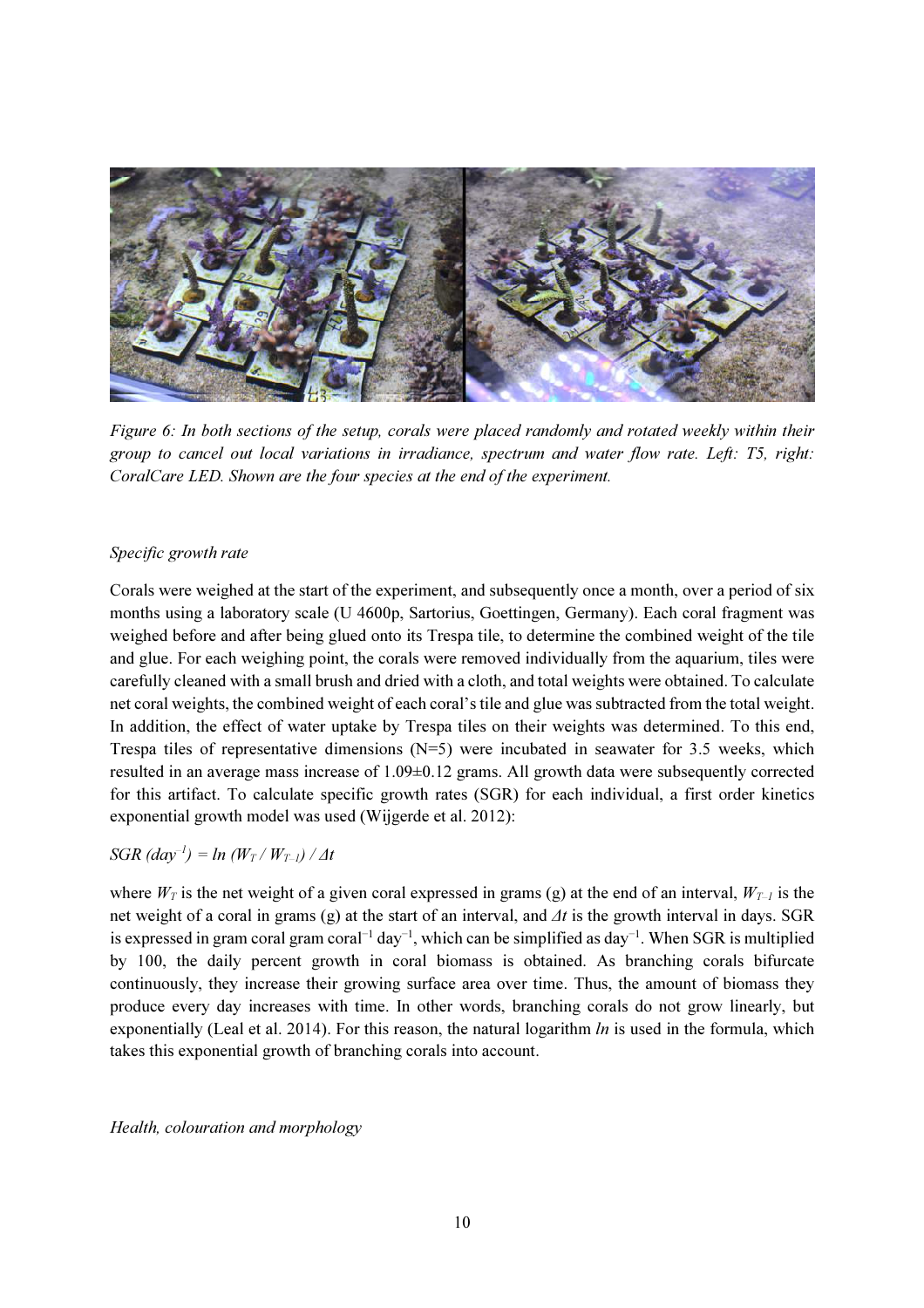For subjective analysis of coral health, colouration and morphology, a photographic setup was used (Figure 7). All corals were photographed at the start of the experiment and about once per month, over a period of six months. A Nikon D700 with Nikkor 70–180 mm micro lens (Nikon Corporation, Tokyo, Japan) was used for all photographs. All camera settings, including zoom factor, were kept constant. White balance was manually corrected using Capture NX–D (Nikon Corporation, Tokyo, Japan). Note that the fluorescent light source used (38W, Diamant, Budel, The Netherlands) emitted white light with a relatively low colour temperature of 6400K, making the corals in Figures 10 to 12 appear differently when compared to the actual T5 and LED setups (Figure 6). To further determine the effect of light source on coral colouration, randomly selected colonies of each species from both light sources were photographed under a blue/white light source (Apollo 4, OEXDE, China), which excites and visualises the fluorescent pigments of the corals.



Figure 7: The 6400K setup used to photograph the corals. A ruler was used for scale.

# Statistical analysis

Normality of specific growth data was evaluated by plotting residuals of each dataset versus predicted values, and by performing a Shapiro–Wilk test. Homogeneity of variances was determined with Levene's test. All data were found to be normally distributed and showed homogeneity of variance after a square root transformation ( $p>0.050$ ), allowing the use of a parametric ANOVA. A two–way factorial analysis of variance (ANOVA) was used to determine the main and interactive effects of light source and species on coral specific growth rate. A Bonferroni *post–hoc* test was used to determine growth differences between coral species. Statistical analysis was done with IBM SPSS Statistics 22 (IBM Corp., Armonk, USA). Graph plotting was done with SigmaPlot 12.0 (Systat Software, Inc., San Jose, USA).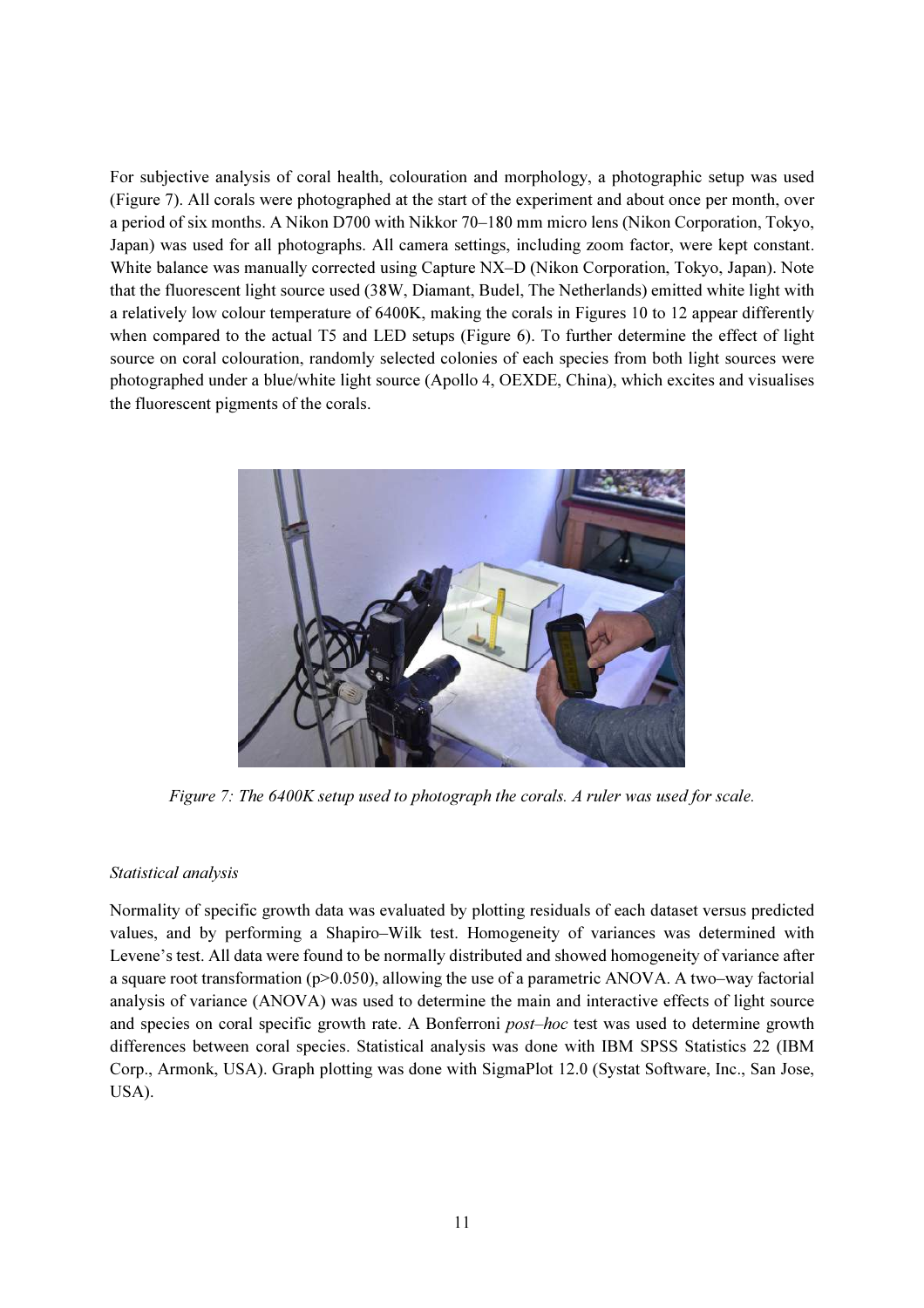#### Results, Discussion and Conclusion

# Wall–plug efficiency

Table 1 lists the electrical power, optical power and wall–plug efficiency of the T5 luminaires and CoralCare LED units. Using the settings of this experiment, the CoralCare LED units generate a similar colour point compared to T5 at 30% (or 7.3 percentage point) higher efficiency (i.e. 32% versus 24.7% WPE for LED and T5, respectively).

Table 1: Electrical power ( $P_{elec}$ ) and optical power ( $P_{optical}$ ) measured in Watts (W), and wall–plug efficiency (WPE) of the T5 luminaires and CoralCare LED units. WPE values in bold are representative for the experiment.

| <b>Fixture</b>                             | $P_{elec}$ [W] | $P_{\text{optical}}$ [W] | <b>WPE</b> [%] |
|--------------------------------------------|----------------|--------------------------|----------------|
| T5                                         | 386.7          | 92.4                     | 23.9           |
| T5 dimmed to test value                    | 273.2          | 67.5                     | 24.7           |
| Philips CoralCare                          | 189.7          | 60.4                     | 31.9           |
| Philips CoralCare set at test colour point | 158.1          | 50.6                     | <b>32.0</b>    |

#### Water quality

Water chemistry was close to natural conditions (Spotte 1992), although phosphate was elevated compared to pristine coral reefs (Tanaka et al. 2007). No elevated levels of potentially toxic trace elements, such as chromium, copper or aluminium were found. Table 2 shows water quality during the experiment.

Table 2: Water quality during the course of the experiment. Values are means  $\pm$  s.d. (N=1–8).

| Parameter                  | Value             |
|----------------------------|-------------------|
| Sodium (mg $L^{-1}$ )      | 10,513            |
| Magnesium (mg $L^{-1}$ )   | 1,399±27          |
| Sulphur (mg $L^{-1}$ )     | 803               |
| Calcium (mg $L^{-1}$ )     | $427 \pm 10$      |
| Potassium (mg $L^{-1}$ )   | 396               |
| Bromine (mg $L^{-1}$ )     | 50.59             |
| Strontium (mg $L^{-1}$ )   | 10.85             |
| Boron (mg $L^{-1}$ )       | 4.62              |
| $KH$ ( $^{\circ}DH$ )      | $7.3 \pm 0.5$     |
| Alkalinity (mEq $L^{-1}$ ) | $2.60\pm0.18$     |
| Nitrate (mg $L^{-1}$ )     | ${}^{<}0.2$       |
| Phosphate (mg $L^{-1}$ )   | $0.027 \pm 0.015$ |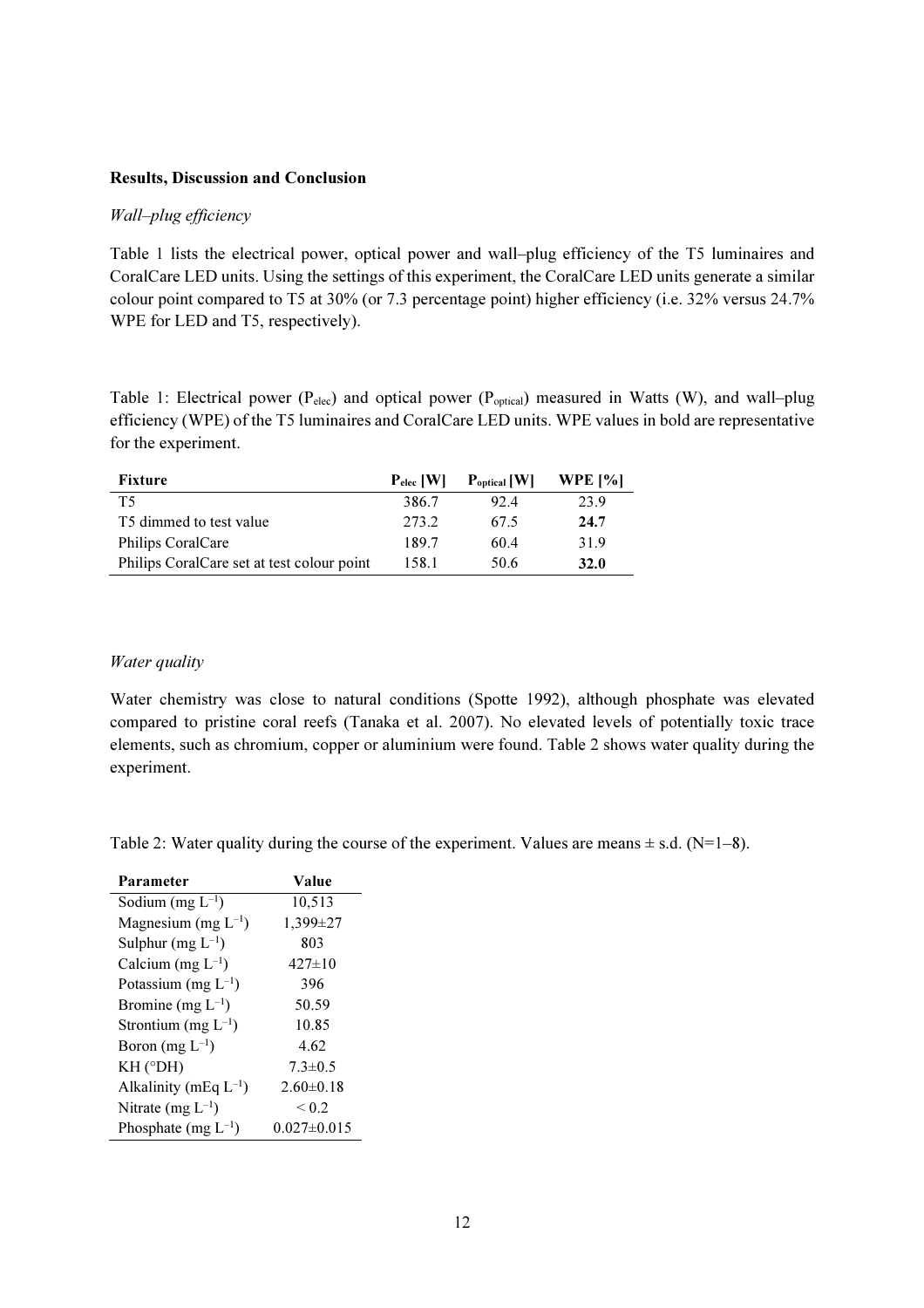# Specific growth rate

After 33 days of culture, *Stylophora pistillata* exhibited similar specific growth rates under both light sources (Figure 8), equal to 1.95±0.26% and 1.99±0.36% day<sup>-1</sup> for T5 and LED, respectively. The purple *Acropora* sp. also showed comparable growth under both light sources (Figure 8), with  $1.37\pm0.23\%$ day<sup>-1</sup> under T5 and 1.44 $\pm$ 0.18% day<sup>-1</sup> under LED. The same was found for *Acropora cf. muricata* (Figure 8), with growth rates of  $1.82 \pm 0.27\%$  and  $1.73 \pm 0.18\%$  day<sup>-1</sup> for T5 and LED, respectively.

After 188 days of culture, S. pistillata, the purple Acropora sp. and A. cf. muricata showed decreased daily growth rates (Figure 9). Despite this decrease, the same pattern was observed, with highly similar growth rates between light sources. Growth rates obtained under the T5 and CoralCare LED units were  $1.13\pm0.03\%$  and  $1.09\pm0.04\%$  day<sup>-1</sup> for S. *pistillata*, respectively. For the purple *Acropora* sp., growth rates were  $0.89\pm0.13\%$  day<sup>-1</sup> under T5 and  $0.91\pm0.09\%$  day<sup>-1</sup> under CoralCare LED. A. cf. muricata exhibited growth rates of  $0.76\pm0.10\%$  day<sup>-1</sup> and  $0.87\pm0.11\%$  day<sup>-1</sup> under T5 and CoralCare LED, respectively. After 164 days, the blue *Acropora* sp. also showed comparable growth under both light sources (Figure 9), with growth rates of  $0.78\pm0.14\%$  day<sup>-1</sup> under T5 and  $0.81\pm0.11\%$  day<sup>-1</sup> under CoralCare LED. Up to this point, the survival rate of all four species was 100%.

Statistical analysis of the shorter 33–day interval revealed that the factor light source had no significant main or interactive effect on coral specific growth rates (Table 3). Thus, for each species, specimens cultured under T5 grew at an equal rate as those under LED. Species, on the other hand, did have a significant effect on growth rates (Table 3), with Stylophora pistillata and Acropora cf. muricata showing higher growth rates than the purple Acropora sp. (Bonferroni,  $P=0.000$  and  $P=0.010$ , respectively), independent of the light source. No significant growth difference was found between S. pistillata and A. cf. muricata ( $P=0.296$ ).

Analysis of the longer 164–188 day interval showed a similar pattern, with no significant effect of light source on growth of any species (Table 3). Species, again, did have a significant effect on growth rates (Table 3). Stylophora pistillata showed higher growth than the three Acropora spp. (Bonferroni,  $P=0.000$  for all comparisons), regardless of light source. No significant growth differences between the three *Acropora* spp. were found (Bonferroni,  $P=1.000$  for all comparisons).

A possible explanation for the lack of statistically significant growth differences between light sources is the resemblance of light intensity, colour point, spectrum and light distribution when comparing the T5 luminaires and CoralCare LED units (Figures 2 to 5). For example, both light sources emit a significant amount of voilet and blue light  $(\sim400-500 \text{ nm})$ , which is known to play a key role in coral growth, colouration and photophysiology, promoting coral and zooxanthellae growth, fluorescent protein production, chlorophyll a synthesis and photosynthesis rates (Kinzie et al. 1984, 1987, D'Angelo et al. 2008, Wang et al. 2008; Mass et al. 2010; Wijgerde et al. 2014). However, subtle differences between the two light sources tested here could still result in long–term growth variations.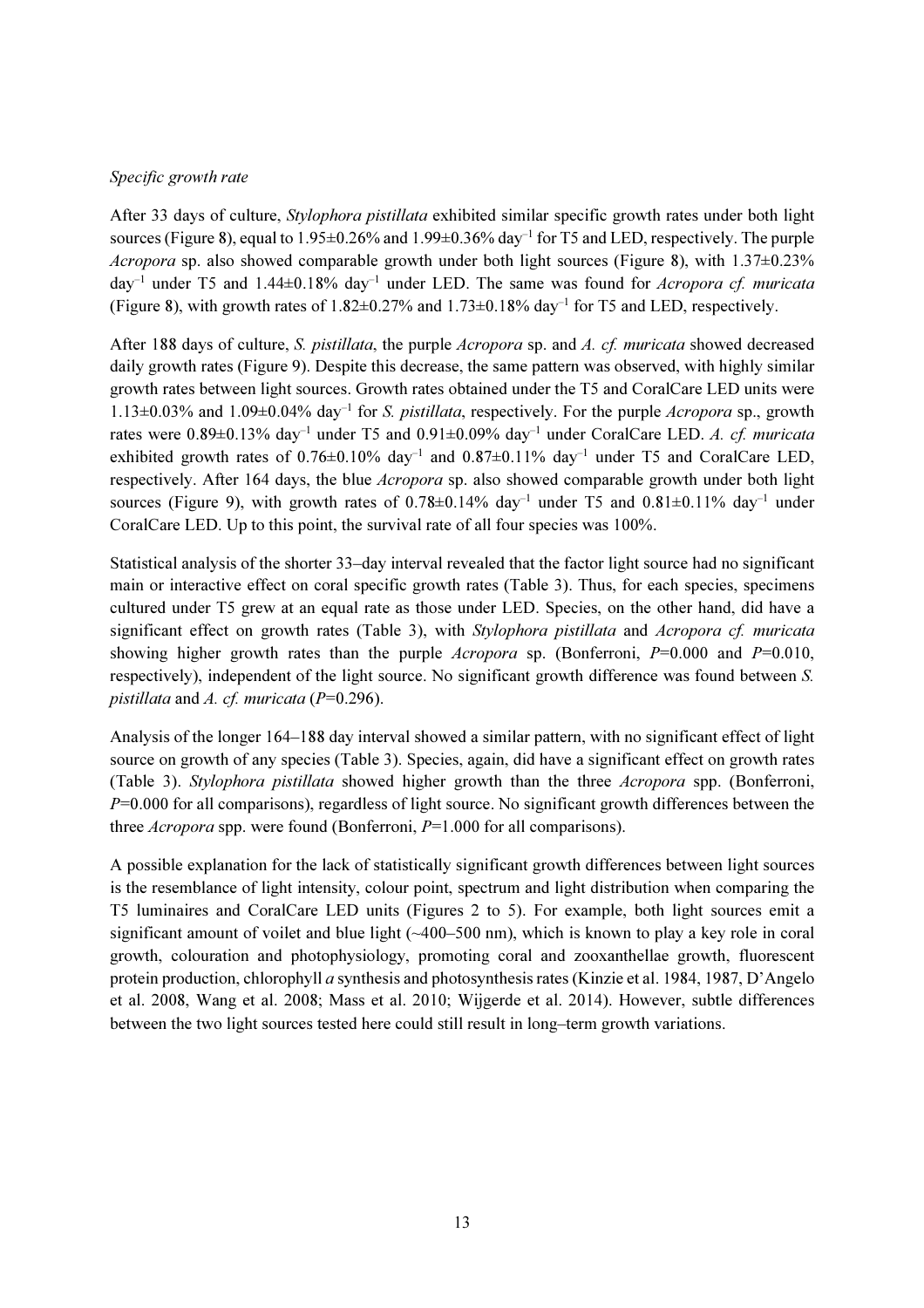

Figure 8: Specific growth rates of Stylophora pistillata, Acropora sp. purple and Acropora cf. muricata under T5 and CoralCare LED, at an irradiance of ~560  $\mu$ mol m<sup>-2</sup> s<sup>-1</sup>. Growth interval was 33 days for all species. Data are means  $+$  standard deviation (N=5).



Figure 9: Specific growth rates of Stylophora pistillata, two Acropora sp. and Acropora cf. muricata under T5 and CoralCare LED, at an irradiance of ~560  $\mu$ mol m<sup>-2</sup> s<sup>-1</sup>. Growth interval was 188 days for the first three species and 164 days for Acropora sp. blue. Data are means  $+$  standard deviation (N=5).

The observed growth rates over the entire experimental period ranged from 0.0076 to 0.011 per day (or 0.76 to 1.13% per day), and lie within the range found in the literature (Schutter et al. 2010; Wijgerde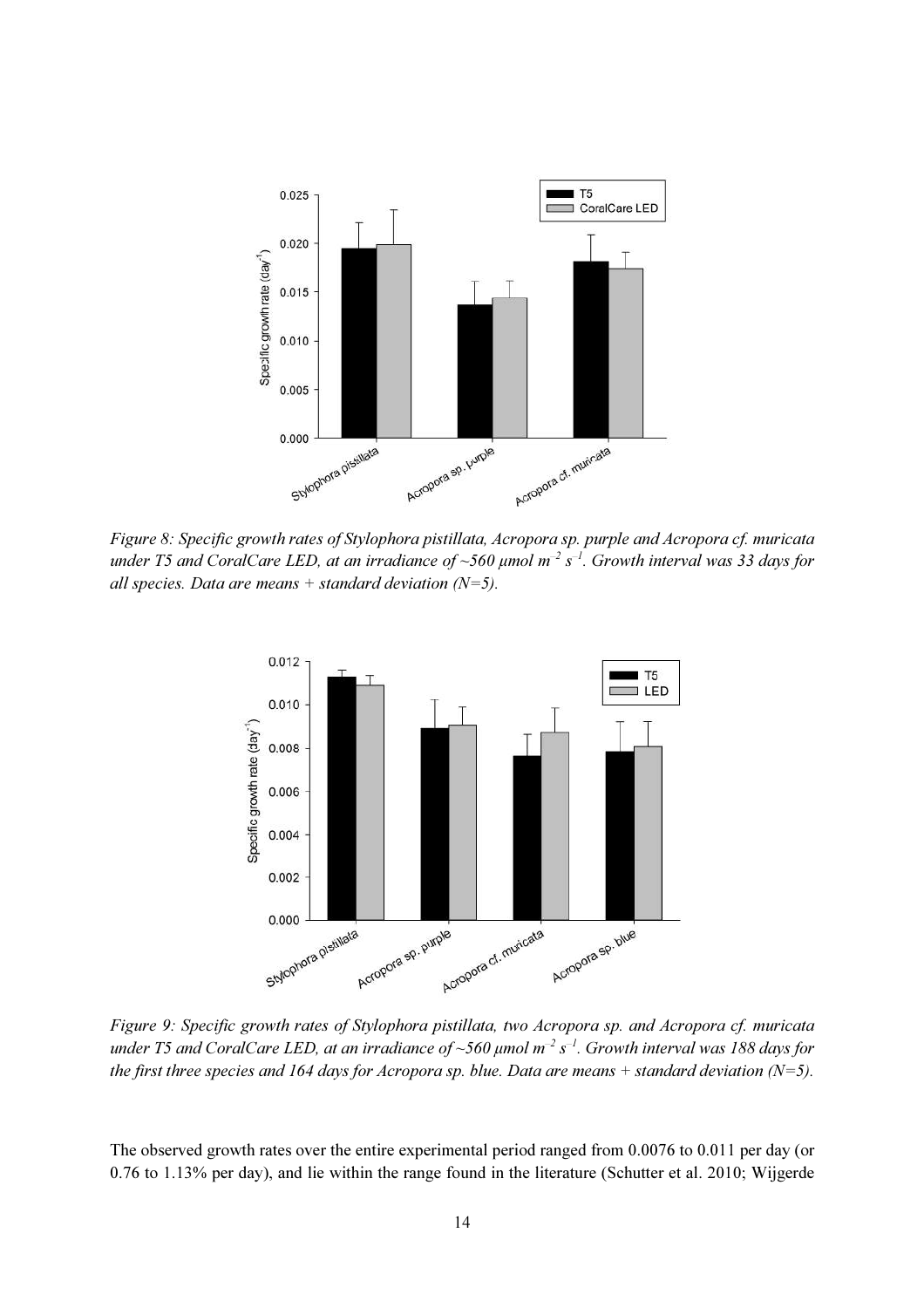et al. 2012; Wijgerde and Laterveer 2013). The growth rates presented here are lower than those from the preliminary report, which can be explained by two factors. First of all, the growth data presented here have been corrected for water uptake by the Trespa tiles used (see page 10), which previously resulted in an overestimation of growth rates. Secondly, slight necrosis around the base of most colonies (see page 17) is likely to have had a negative impact on growth rates.

Despite these issues, the growth rates presented here can be regarded as normal, and are associated with healthy corals. This is most likely due to the sufficiently high irradiance applied in this experiment, which is close to saturating photosynthesis and growth in scleractinian corals (Chalker 1981; Schutter et al. 2008; Wijgerde and Laterveer 2013), as well as proper water flow rate, which is equally important to coral growth (Schutter al. 2010, 2011). In addition, calcium, alkalinity, pH and temperature are also known to significantly affect coral calcification, which were maintained close to natural during this experiment (Spotte 1992), and therefore still within the growth–limiting range (Chisholm and Gattuso 1991; Marshall and Clode 2002; Carricart–Ganivet 2004; Hylkema et al. 2015).

Table 3: Two–way factorial ANOVA, showing main and interactive effects of light source and coral species on specific growth rate (SGR) after a 33 day and 164–188 day growth interval.

| Factor                       | Variable                 | F      | df | error | P        |
|------------------------------|--------------------------|--------|----|-------|----------|
|                              | SGR 33 day interval      |        |    |       |          |
| Light source                 |                          | 0.007  |    | 24    | 0.936    |
| Coral species                |                          | 12.870 | 2  | 24    | $0.000*$ |
| Light source * Coral species |                          | 0.236  | 2  | 24    | 0.791    |
|                              | SGR 164-188 day interval |        |    |       |          |
| Light source                 |                          | 0.814  |    | 32    | 0.374    |
| Coral species                |                          | 19.863 | 3  | 32    | $0.000*$ |
| Light source * Coral species |                          | 0.913  | 3  | 32    | 0.446    |

\*Indicates significant effect  $(P<0.050)$ .

# Health, colouration and morphology

At the start of the experiment, all corals appeared healthy and exhibited similar colouration (Figure 10). No signs of bleaching or necrosis were observed. After 33 days of culture, all corals appeared healthy, and colonies grown under T5 lighting showed colouration comparable to those cultured under LED when photographed under 6400K white light (Figure 11).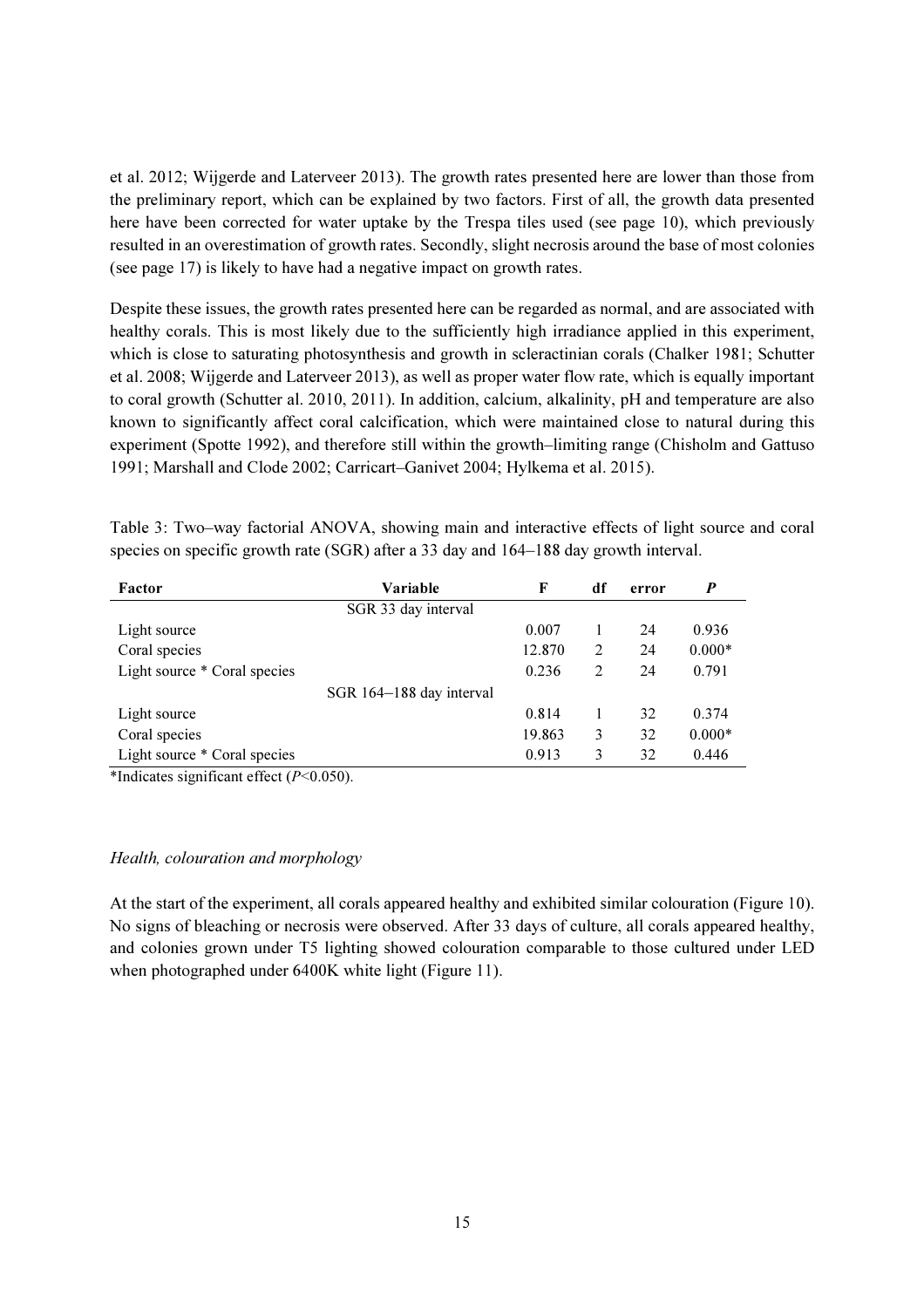

Figure 10: Representative photographs of Stylophora pistillata (top row), Acropora sp. (middle row) and Acropora cf. muricata (bottom row) at the start of the experiment. Scale bars depict centimeters.

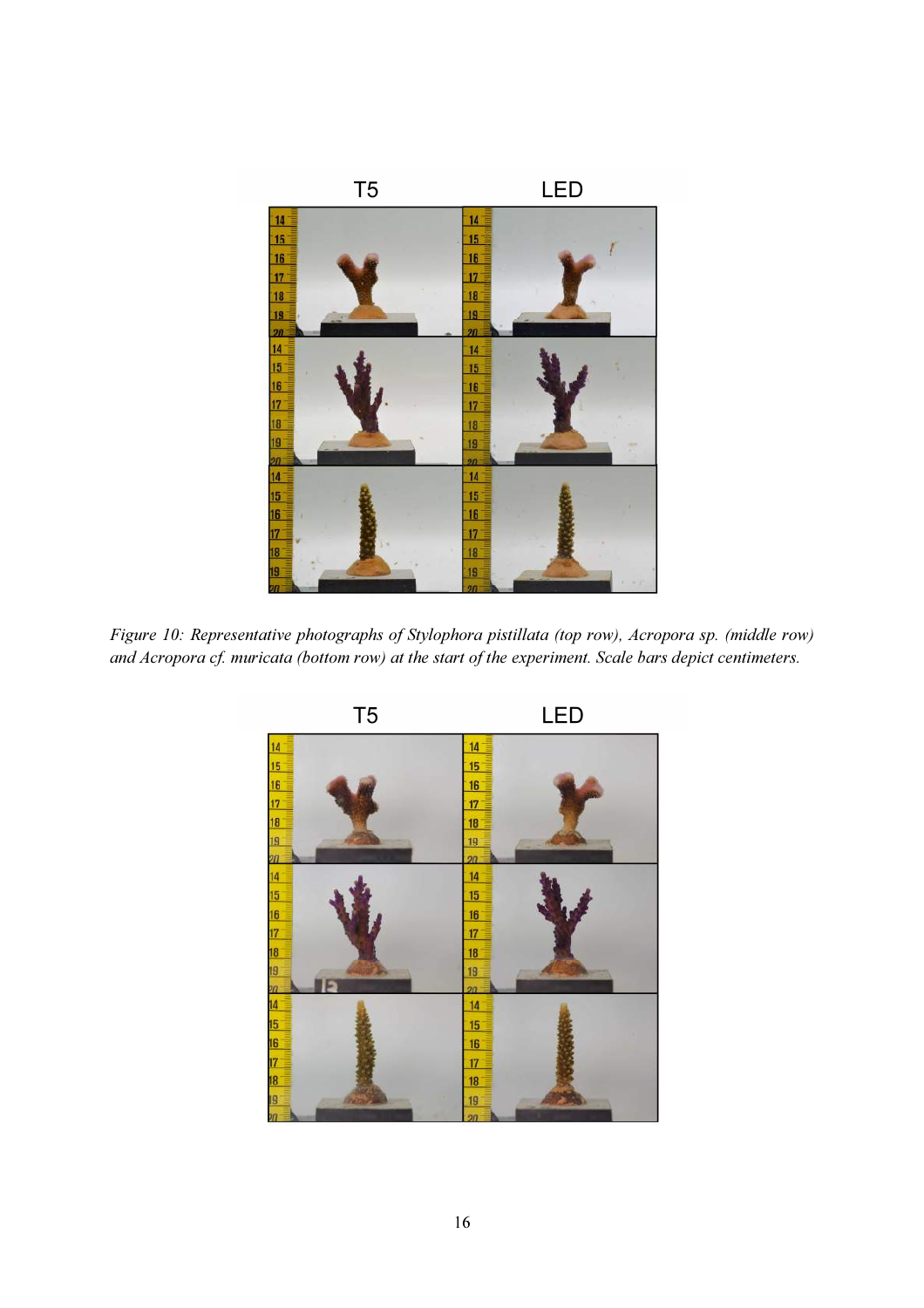Figure 11: Representative photographs of Stylophora pistillata (top row), Acropora sp. (middle row) and Acropora cf. muricata (bottom row) cultured under T5 or CoralCare LED after 33 days. All corals were photographed under 6400K white light. Scale bars depict centimeters. Note that the same individuals were photographed to allow comparison with the previous figure.

However, after about two months, all species were affected by cyanobacterial growth around the base of the colonies, which occurred under both light sources. Although cyanobacteria were regularly removed by carefully applying a tooth brush, this could not prevent slight tissue necrosis at the base of most colonies. This was most prominent for S. pistillata and A. cf. muricata (Figure 12). Interestingly, the purple and blue Acropora spp. did not seem to suffer much from the cyanobacteria, and started growing their colony base over the epoxy resin (Figure 12).

After the end of the experiment (164 to 188 days, depending on species), S. *pistillata* and the purple and blue Acropora spp. appeared healthy, with no signs of further necrosis for S. pistillata. Acropora cf. muricata appeared healthy overall, but slight necrosis and/or bleaching of the colony base remained, under both light sources (Figure 12). After 164 to 188 days, colouration of all four species was similar between T5 and CoralCare LED when photographed under 6400K white light (Figure 12). As branched coral colonies affect their own light microenvironment due to self–shading (Wangpraseurt et al. 2014), they influence their own colouration. This was apparent for all species under both T5 and LED, with brighter colouration at the upper parts of the colonies.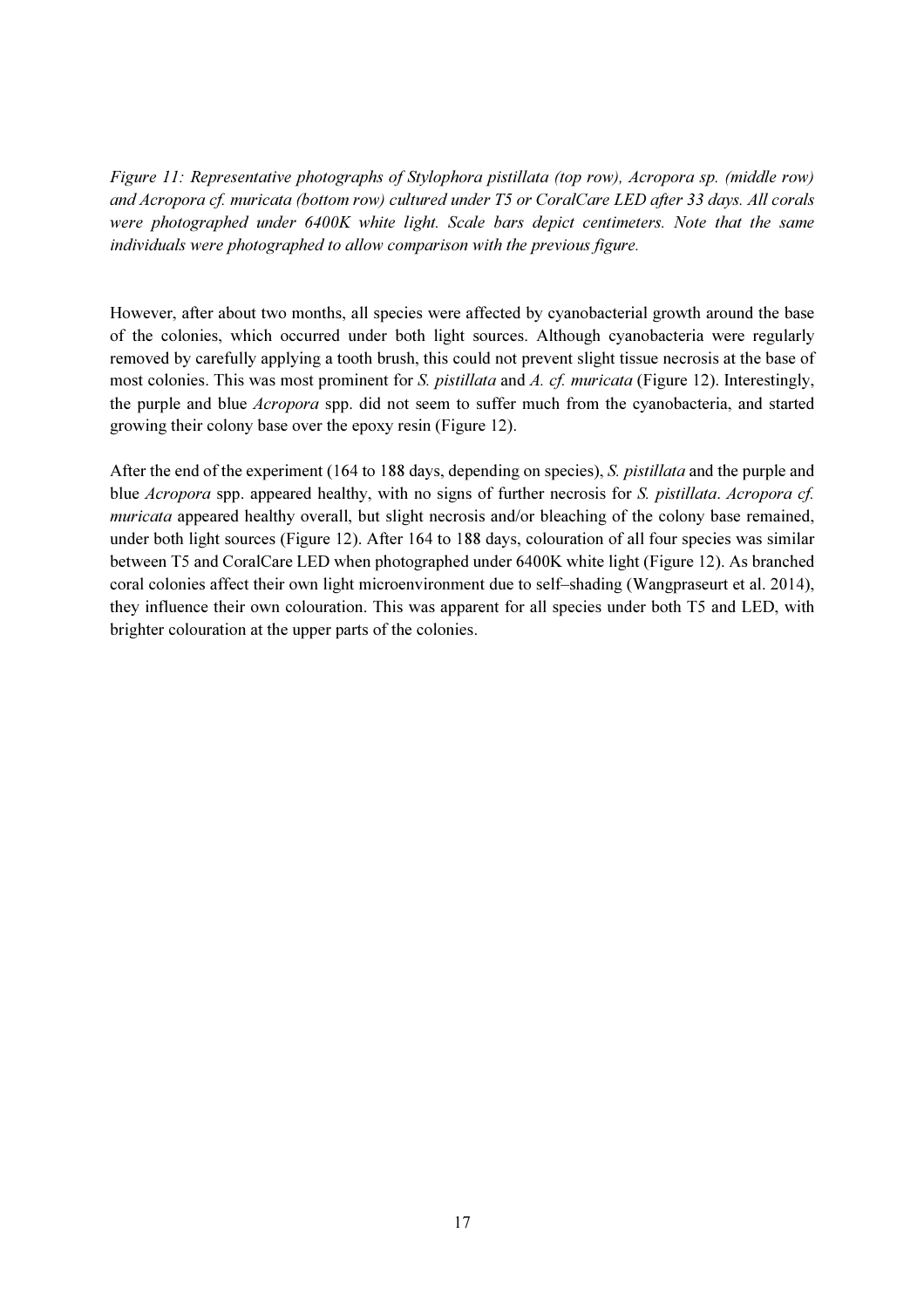

Figure 12: Representative photographs of Stylophora pistillata (top row), Acropora sp. purple (second row from the top), Acropora cf. muricata (middle row) and Acropora sp. blue (fourth row from the top) cultured under T5 or CoralCare LED. Images were taken after 188 days for the first three species, and after 164 days for Acropora sp. blue, under 6400K white light. Scale bars depict centimeters. Note that the same individuals of the first three species were photographed to allow comparison with the previous two figures.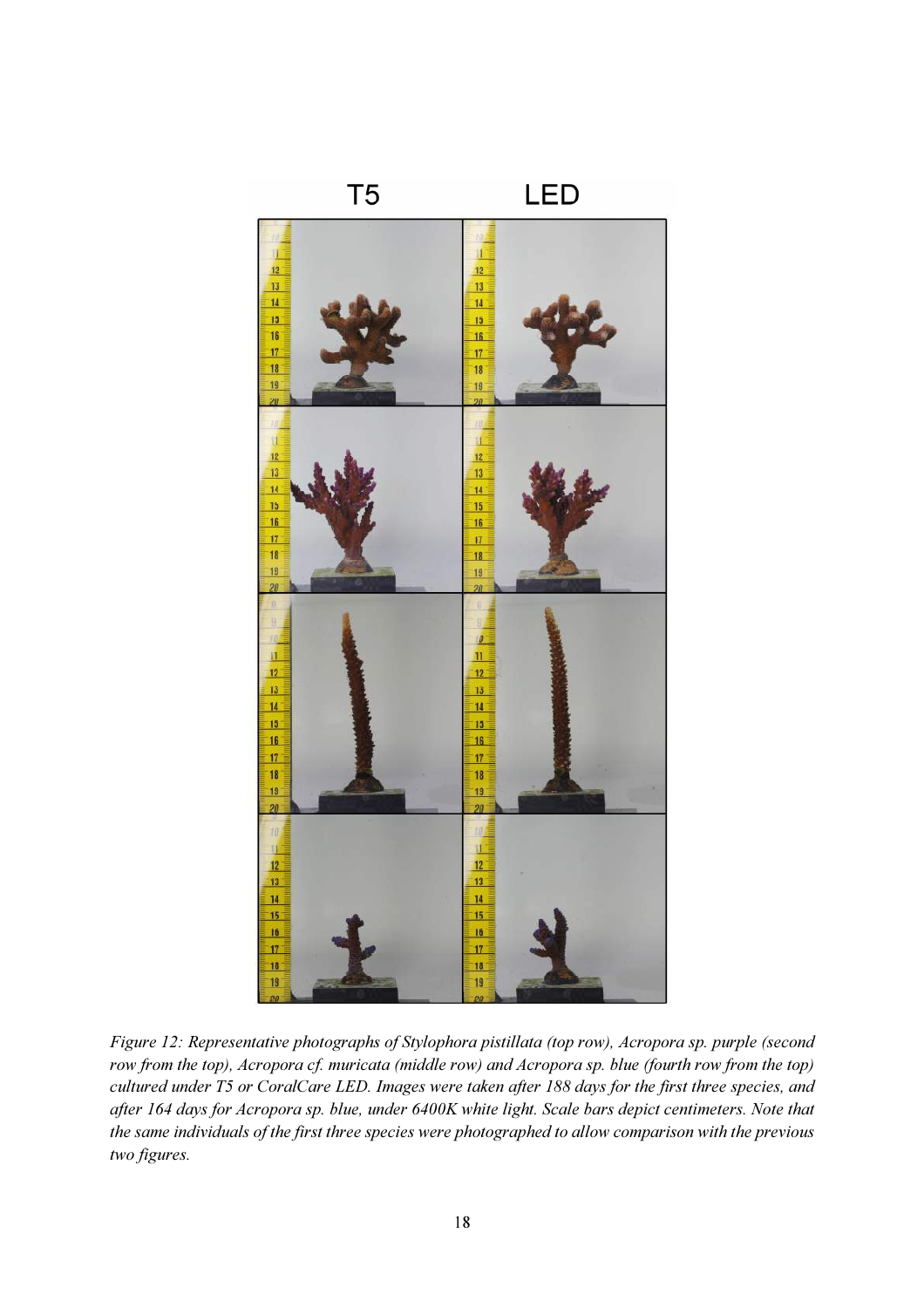When photographed under a light source with higher emission in the blue spectral region, subtle color differences between corals became apparent. All species showed slightly brighter coloration under the CoralCare LED (Figure 13). This is possibly due to the higher output of the CoralCare LED in the blue spectral region, around 450 nm (Figure 4), which is known to induce long–term colour changes in corals (D'Angelo et al. 2008). At higher blue irradiance, many stony corals increase their synthesis of non– fluorescent chromoproteins (dominant in *Stylophora pistillata*) and fluorescent proteins (abundant in Acropora spp.). This possibly concerns a photoprotective response, where corals shield their zooxanthellae from excess and harmful blue radiation. An important caveat here is that the T5 fixtures contained only "white" 12000K bulbs, which emit a limited amount of blue light, whereas hobbyists usually use a combination of white and blue bulbs. However, if such a T5 spectrum with a higher blue content would have been used, the most comparable colour point of the CoralCare LED would still have resulted in higher emission around 450 nm, possibly coupled to slightly brighter coral colouration, when compared to T5.



Figure 13: Representative photographs of randomly selected Stylophora pistillata (top left), Acropora sp. purple (bottom left), Acropora cf. muricata (top right) and Acropora sp. blue (bottom right) cultured under T5 or CoralCare LED. Images were taken after 188 days for the first three species, and after 164 days for Acropora sp. blue, under blue/white light. Note that individuals differ from the figures above, and that images between species are not to scale.

Morphology was also similar when comparing T5 and LED. S. *pistillata* and the purple *Acropora* sp. had formed their typical branched structures, under both T5 and LED. Acropora cf. muricata showed limited branching within the experimental period, under either light source, as it builds large, arborescent structures which take more time to develop. Therefore, evaluating the morphology of this species under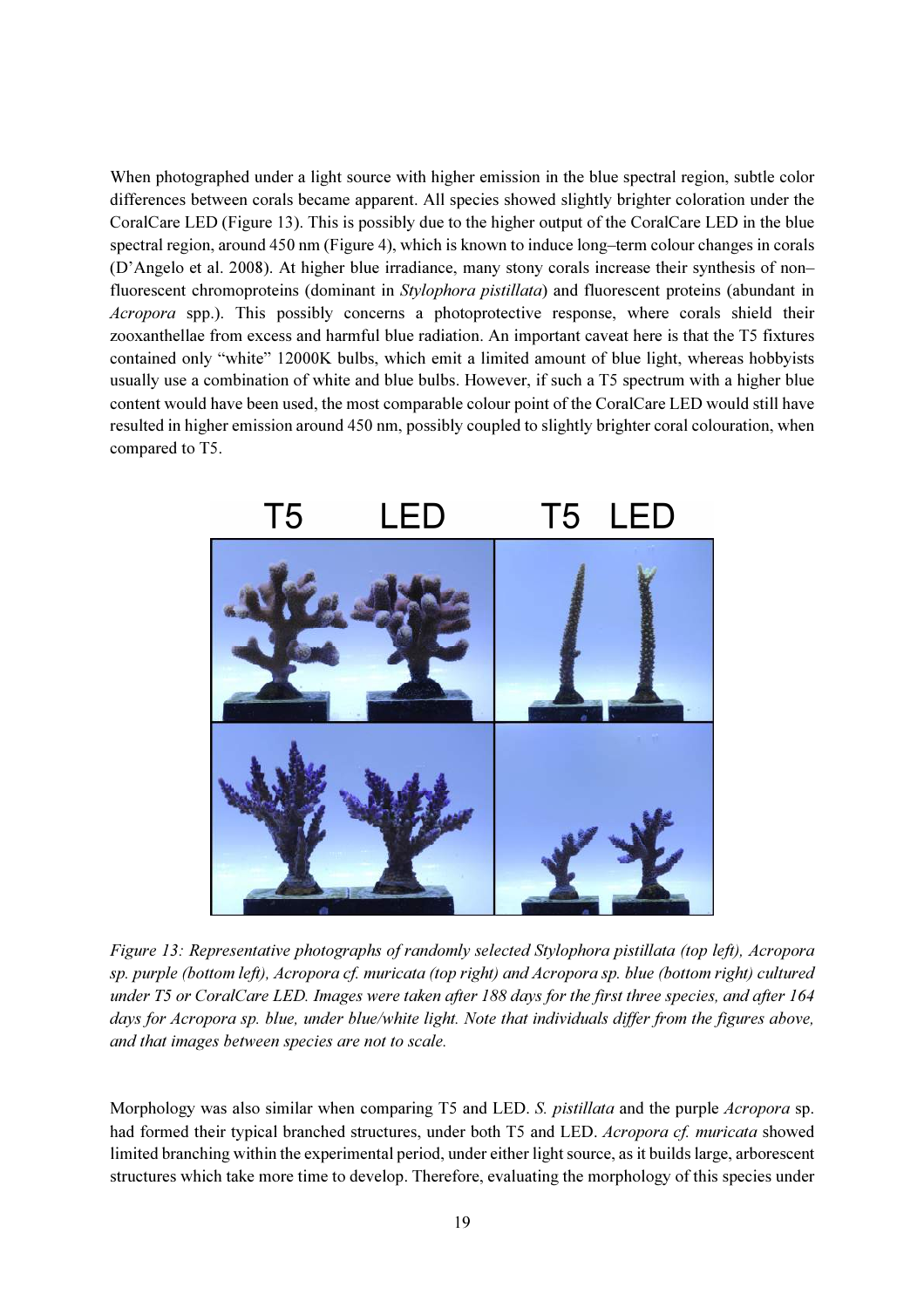both light sources will require longer culture periods. The blue *Acropora* sp. colonies were too small to evualuate potential morphological differences. Although subtle morphological differences between colonies exist (Figures 12 and 13), these are possibly caused by random variations that existed from the start of the experiment (Figure 10). At present, there is no indication that gross colony morphology is significantly different between light sources, although long–term studies may reveal potential differences between T5 and LED. Coral micromorphology, such as corallite shape and size, and distance between corallites, has recently been found to be affected by light spectrum (Rocha et al. 2014). Therefore, it is possible that the CoralCare LED may induce subtle micromorphological differences when compared to T5 lighting.

#### Conclusion

The conclusion of this final field test report is that the CoralCare LED unit developed by Philips delivers results which are highly comparable to conventional T5 technology, at 30% higher wall–plug efficiency. Long–term use by aquarists is likely to substantiate the results presented in this report, in terms of coral health, colouration, morphology and growth rates.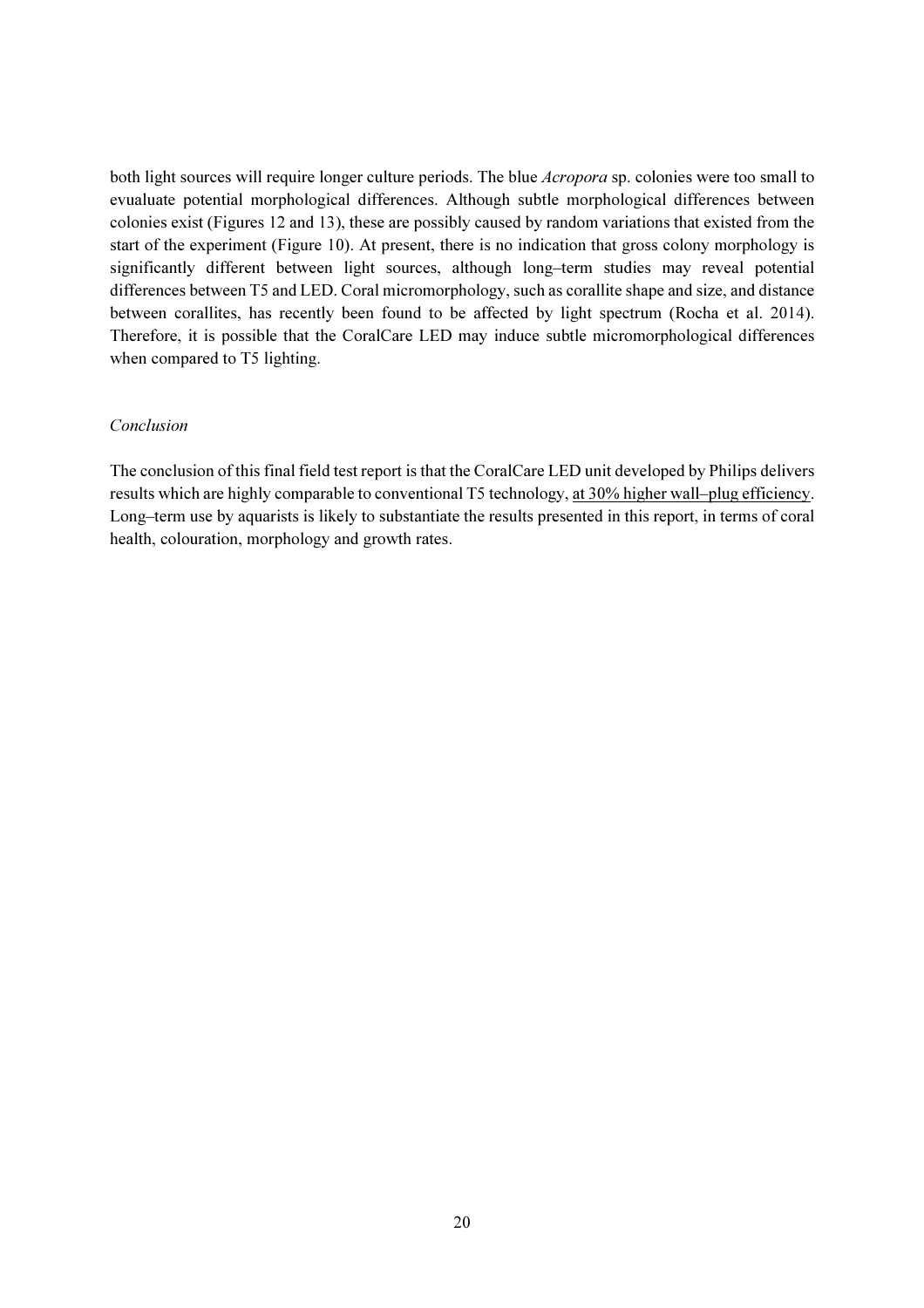# Acknowledgements

We would like to thank Twan Peeters for his assistance with coral growth measurements, photography, water analysis and system maintenance.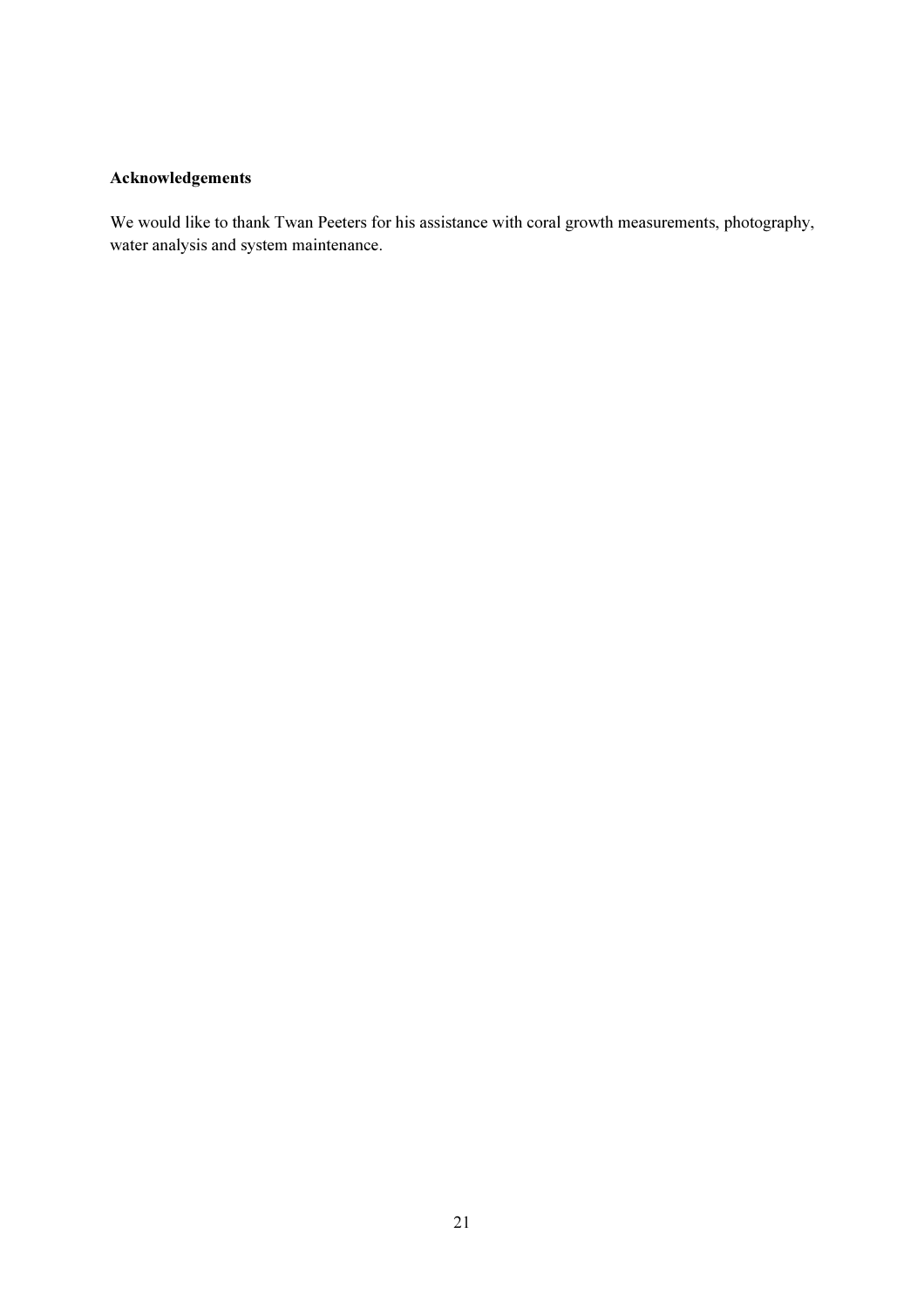# References

Carricart–Ganivet (2004) Sea surface temperature and the growth of the West Atlantic reef–building coral Montastraea annularis. Journal of Experimental Marine Biology and Ecology 302:249–260

Chalker BE (1981) Simulating Light–Saturation Curves for Photosynthesis and Calcification by Reef– Building Corals. Marine Biology 63:135–141

Chisholm JRM, Gattuso JP (1991) Validation of the alkalinity anomaly technique for investigating calcification and photosynthesis in coral reef communities. Limnology and Oceanography 36:1232– 1239

D'Angelo C, Denzel A, Vogt A, Matz MV, Oswald F, et al. (2008) Blue light regulation of host pigment in reef–building corals. Marine Ecology Progress Series 364:97–106

Furla P, Allemand D, Shick JM, Ferrier–Pagès C, Richier S, Plantivaux A, Merle P–L, Tambutté S (2005) The symbiotic anthozoan: a physiological chimera between alga and animal. Integrative and Comparative Biology 45:595–604

Hoeksema B (2015) Acropora formosa. Accessed through: World Register of Marine Species at http://www.marinespecies.org/aphia.php?p=taxdetails&id=207036 on 2015–12–03

Hylkema A, Wijgerde T, Osinga R (2015) Decreased growth of Stylophora pistillata with nutrient– driven elevated zooxanthellae density is largely explained by DIC limitation. Advanced Aquarist 16(5)

Kinzie III RA, Hunter T (1987) Effect of light quality on photosynthesis of the reef coral *Montipora* verrucosa. Marine Biology 94:95–109

Kinzie III RA, Jokiel PL, York R (1984) Effects of light of altered spectral composition on coral zooxanthellae associations and on zooxanthellae in vitro. Marine Biology 78:239–248

Leal MC, Ferrier‐Pagès C, Petersen D, Osinga R (2014) Coral aquaculture: applying scientific knowledge to ex situ production. Reviews in Aquaculture DOI: 10.1111/raq.12087

Marshall AT, Clode PL (2002) Effect of increased calcium concentration in sea water on calcification and photosynthesis in the scleractinian coral Galaxea fascicularis. Journal of Experimental Biology 205:2107–2113

Mass T, Kline DI, Roopin M, Veal CJ, Cohen S, Iluz D, Levy O (2010) The spectral quality of light is a key driver of photosynthesis and photoadaptation in Stylophora pistillata colonies from different depths in the Red Sea. Journal of Experimental Biology 213:4084–4091

Muscatine L (1990) The role of symbiotic algae in carbon and energy flux in reef corals, 75–87. In: Dubinsky Z (Ed), Coral reefs: ecosystems of the world 25. Elsevier, Amsterdam, The Netherlands

Muscatine L, McCloskey LR, Marian RE (1981) Estimating the daily contribution of carbon from zooxanthellae to coral animal respiration. Limnology and Oceanography 26:601–611